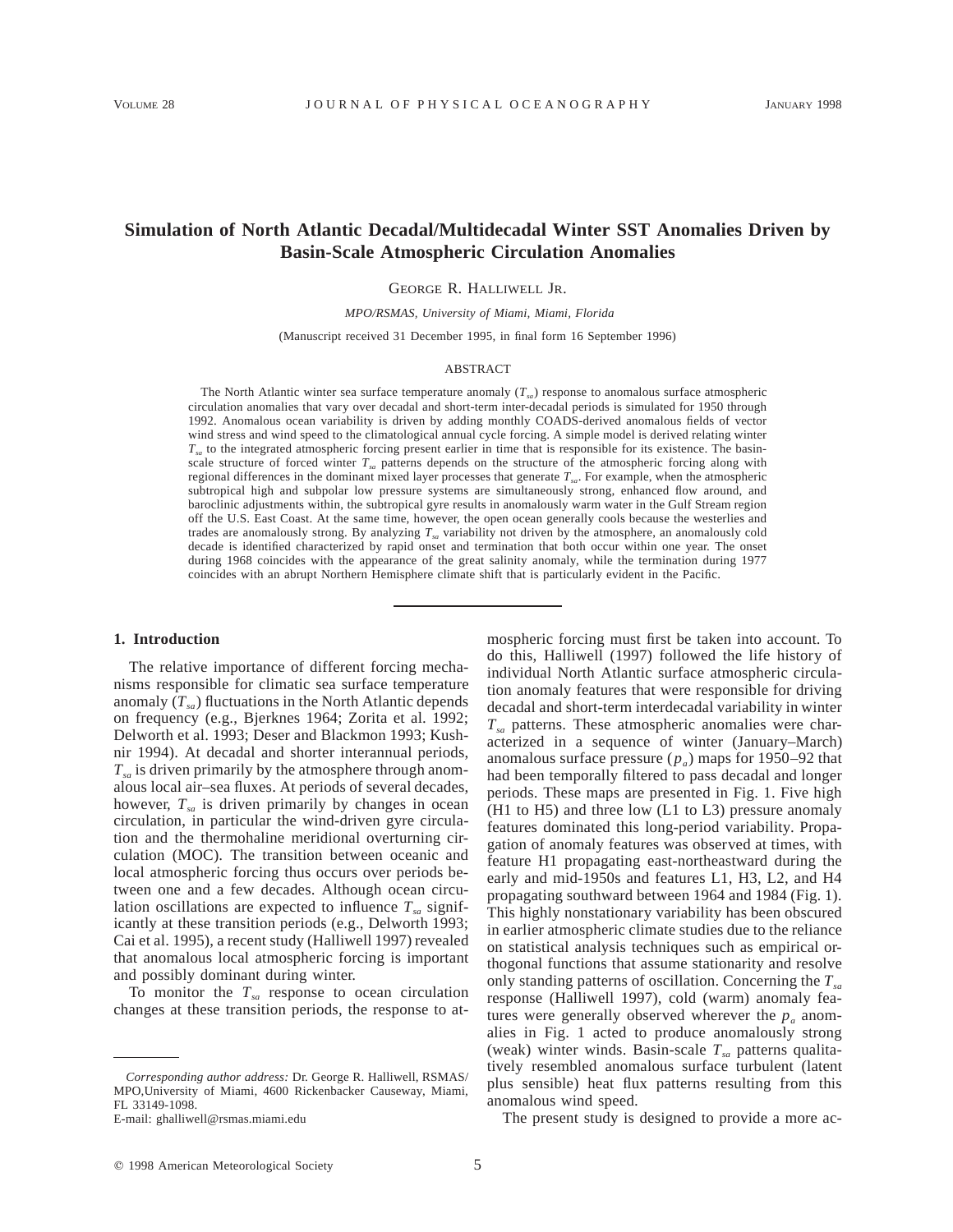

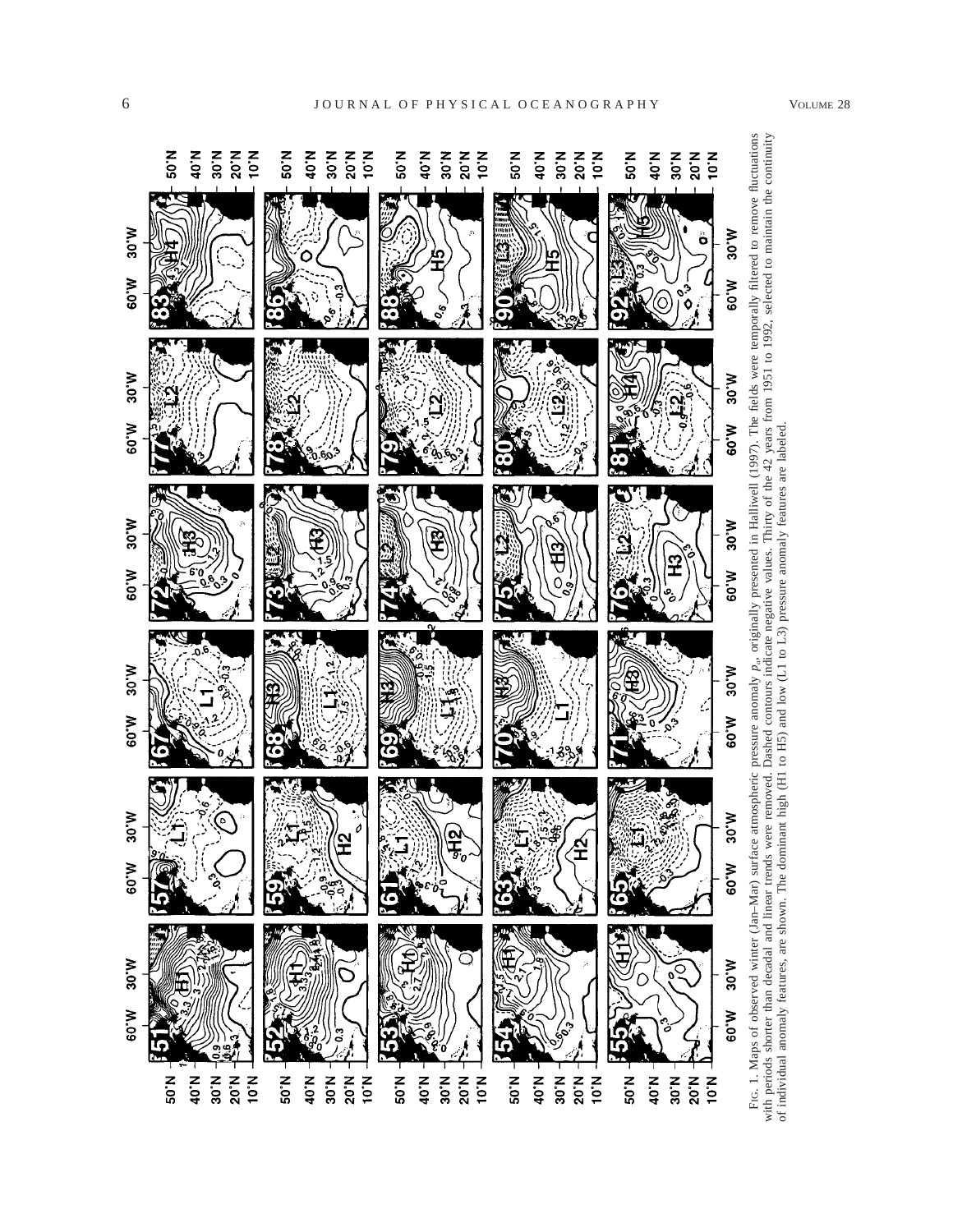curate accounting of the winter  $T_{sa}$  response to the atmospheric forcing anomalies in Fig. 1, then use this information to characterize properties of  $T_{sa}$  variability not driven by the atmosphere. The  $T_{sa}$  response to atmospheric forcing was simulated using the Miami Isopycnic Coordinate Ocean Model (MICOM; Bleck et al. 1992). The simulation was performed by adding anomalous fields of wind speed and vector wind stress to the climatological annual cycle fields that drive the model. All terms of the closed model mixed layer temperature balance were archived for later diagnosis. Several other studies have employed ocean general circulation models to study  $T_{sa}$  variability, including Haney (1985) and Luksch and von Storch (1992) in the Pacific. Battisti et al. (1995) analyzed North Atlantic  $T_{sa}$  variability using a one-dimensional ocean model at each grid point (no advection). They drove  $T_{sa}$  fluctuations by adding anomalous atmospheric wind speed, temperature, and humidity to the climatological annual cycle forcing. These studies collectively demonstrate the importance of surface turbulent heat flux in driving seasonal to interannual  $T_{sa}$  variability in the open ocean, a result validated by the analysis of observations (e.g. Bjerknes 1964; Cayan 1992; Halliwell and Mayer 1996). The present model simulation differs by focusing on the response to the surface atmospheric circulation anomalies in Fig. 1. As such, it complements the study of Battisti et al. (1995).

Atmospheric forcing is analyzed within three regions where the simulation was reasonably accurate: the openocean westerly wind belt, the open-ocean trade wind belt, and the Gulf Stream region off the east coast of the United States. Forced  $T_{sa}$  responds primarily to local air–sea fluxes in the two open ocean regions and primarily to changes in the wind-driven subtropical gyre circulation in the Gulf Stream region. It is the structure of the atmospheric anomalies in Fig. 1 in conjunction with regional differences in dominant  $T_{sa}$  forcing mechanisms that is responsible for large-scale winter  $T_{sa}$  patterns forced by the atmosphere. After accounting for open-ocean winter  $T_{sa}$  patterns driven by the atmosphere, a single decade (1968–77) is identified where most of the North Atlantic is up to a few tenths of a degree cooler than can be accounted for by the atmospheric forcing. Both the onset and termination of this cold decade occur abruptly over an interval of about one year. This anomalously cool  $T_{sa}$  is present yearround, suggesting that the responsible forcing is relatively constant in contrast to the strong seasonal cycle of atmospheric forcing. The onset coincides with the appearance of the great salinity anomaly (Dickson et al. 1988), while the termination coincides with a sharp climate shift observed in the Pacific (e.g., Miller et al. 1994). The possibility that this cool decade occurred due to a reduction in deep-water formation, and hence in the strength of the MOC, is explored.

The presentation is organized as follows: The model simulation is described in section 2. Decadal and shortterm interdecadal  $T_{sa}$  fluctuations driven by the  $p_a$  anomalies in Fig. 1 are described in section 3. A simple model relating winter  $T_{sa}$  to the integrated influence of atmospheric forcing present earlier in time is developed in section 4. The primary forcing mechanisms responsible for winter  $T_{sa}$  patterns are identified in section 5. Fluctuations in winter  $T_{sa}$  not driven by this atmospheric forcing are characterized in section 6. Notation is defined in appendix A.

#### **2. Description of the model simulation**

### *a. The MICOM*

The thermodynamically active version of the MICOM accommodates two independent thermodynamic variables (*T, S*) and supports variable bottom topography and irregular coastlines; the first ocean climate study performed using this model is documented in Bleck et al. (1992). Model equations are solved on a regular (Arakawa C) grid overlying a Mercator projection, resulting in an isotropic grid resolution. The model does not use a rigid lid—it performs the barotropic and baroclinic solutions using a split-explicit scheme. The top layer is a nonisopycnic slab mixed layer with entrainment and detrainment originally governed by a Kraus–Turner (Turner and Kraus 1967) TKE balance. Model equations and solution techniques are described in Bleck et al. (1992), while the basic mixed layer model is described in Bleck et al. (1989).

The MICOM version used in the present study spans the Atlantic Ocean from about  $21^{\circ}$ S to  $63^{\circ}$ N with a horizontal grid resolution of  $2^{\circ}$  longitude and  $2 \cos \phi^{\circ}$ latitude and with 16 vertical layers. This version incorporates several changes to the model used by Bleck et al. (1992). It treats temperature alone as a diagnostic variable in all isopycnic layers to cut advection time in half and eliminate the need for a coordinate maintenance (''cabbeling'') algorithm. A diapycnal mixing scheme between isopycnic layers has been included that is a simplified version of the algorithm developed by Hu (1991). Model fields are relaxed to Levitus climatology within five grid points of the northern and southern boundaries. This relaxation induces a MOC of 10–15 Sv (Sv  $\equiv 10^6$  m<sup>3</sup> s<sup>-1</sup>), which is comparable to the observed magnitude. The original thermal forcing functions  $\hat{T}$  and Bowen ratio have been replaced by atmospheric temperature  $(T_A)$  and humidity  $(q_A)$  fields. Concerning the mixed layer, the TKE balance of Gaspar (1988) and tested by Halliwell et al. (1994) is now employed. Mixed layer detrainment driven by surface freshwater (as opposed to heat) flux has been made easier by extending the traditional temperature redistribution method in the fossil mixed layer (Bleck et al. 1992) to a joint salinity–temperature scheme.

### *b. Procedure*

Starting with zonally averaged Levitus (1982) climatological ocean fields as initial conditions, the model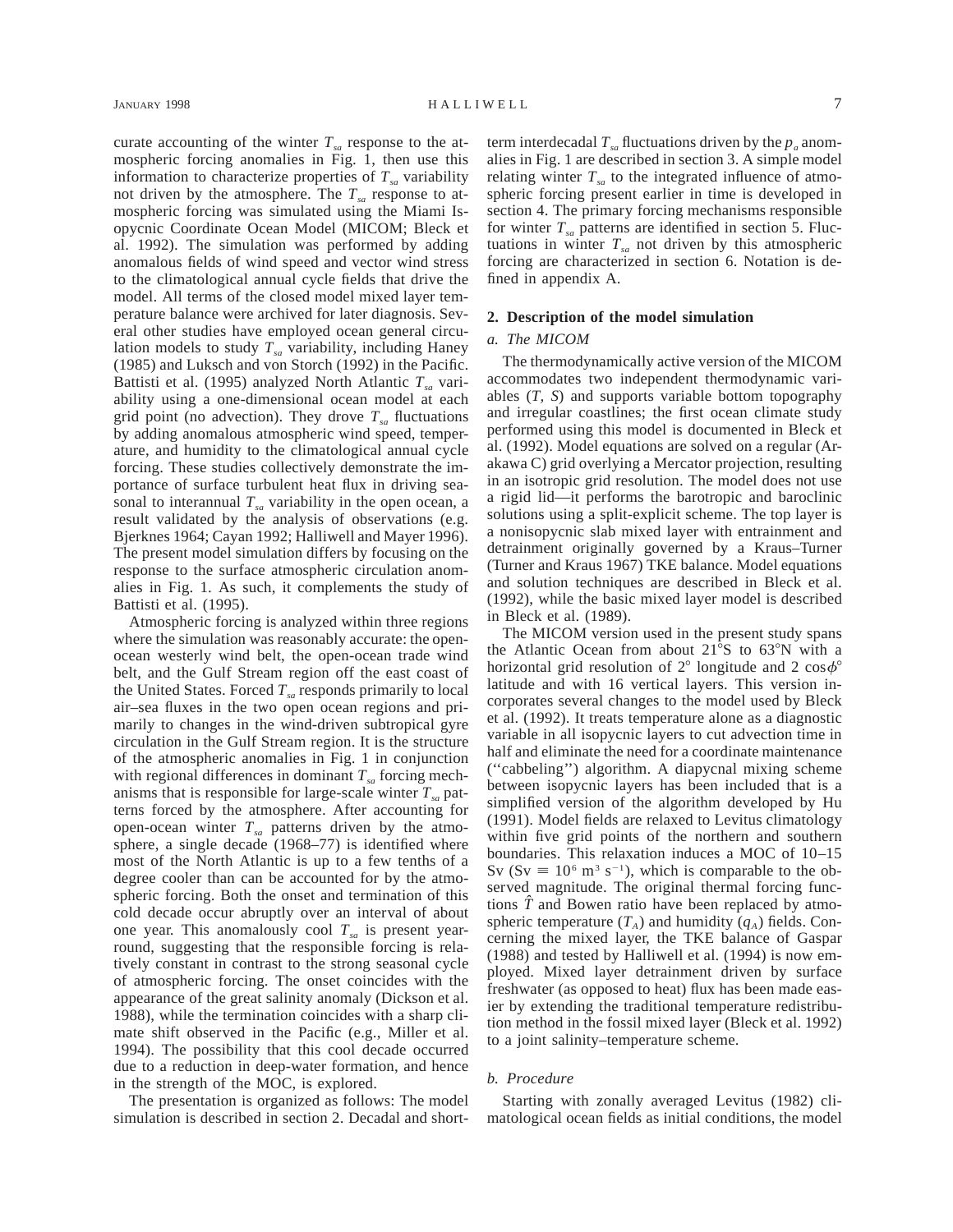was first run for 20 years to spin up the gyre-scale circulation. The spinup was driven by monthly climatological mean annual cycle (denoted by superscript \*) fields of vector wind stress  $\tau^*$  (momentum flux), wind speed  $W^*$ , surface radiative heat flux  $Q_R^*$  (shortwave plus longwave), 10-m atmospheric temperature  $T_A^*$ , 2-m atmospheric specific humidity  $q_{\lambda}^{*}$ , and precipitation  $P^{*}$ . The momentum and radiative heat fluxes are therefore directly input into the model, while the remaining air– sea fluxes are calculated by the model during run time as follows: The surface turbulent (latent plus sensible) heat flux  $Q_T^*$  is calculated using the bulk formula

$$
Q_T^* = Q_L^* + Q_S^*
$$
  
=  $-\rho_A C_L U W^* (\Delta q)^* - \rho_A C_S W^* (\Delta T)^*.$  (1)

The net surface mass flux  $(E^* - P^*)$  is determined from the input *P*\* field and the *E*\* field calculated from the latent heat flux  $(E^* = Q_L^*/L)$ . The surface energy flux (TKE generation by the wind and surface buoyancy flux) governing mixed layer entrainment and detrainment is calculated from the momentum, heat, and mass fluxes.

Using the final model fields generated by the 20-yr spinup as initial conditions, the anomaly simulation for January 1950 through March 1992 was performed by adding the monthly anomaly (denoted by subscript *a*) fields of vector wind stress  $\tau_a$  and wind speed  $W_a$  to the climatological annual cycle forcing fields. As a result, an anomalous momentum flux  $\tau_a$  is directly input into the model, while the anomalous radiative heat flux  $Q_{Bq}$  is always zero. An anomalous surface turbulent heat flux  $(Q_{T_a} = Q_{L_a} + Q_{S_a})$  arises from the anomalous wind speed in conjunction with model-generated  $T_{sa}$  (and hence  $q_{sa}$ ), the bulk formula for which can be written as

$$
Q_{T_a} = -\rho_A \{ C_L L[W_a(\Delta q)^* + (W^* + W_a)q_{sa}] - C_S[W_a(\Delta T)^* + (W^* + W_a)(\Delta T)_a].
$$
 (2)

With  $P_a = 0$ , anomalous mass flux results from anomalous evaporation ( $E_a = Q_L / L$ ). The resulting anomalous momentum, heat, and mass fluxes produce anomalous surface energy flux that affects entrainment and detrainment at the mixed layer base.

Battisti et al. (1995) drove their North Atlantic model with fields of  $W_a$ ,  $T_{Aa}$ , and  $q_{Aa}$ . Fields of  $T_{Aa}$  and  $q_{Aa}$ were not used to drive the present simulation because it was run over a much larger domain containing large regions where these fields were poorly sampled (D. Mayer 1995, personal communication). Instead, it was decided to relax  $T_{Aa}$  to  $T_{sa}$  as discussed by Frankignoul (1985); that is, warm (cool)  $T_{sa}$  acts to increase (decrease)  $T_{Aa}$ . Nonzero  $T_{Aa}$  is therefore included in (2). An atmospheric model study by Kutzbach et al. (1977) suggested that  $T_{Aa} \approx 0.75T_{sa}$ , and this relaxation was implemented for the present simulation under the assumption that the relaxation timescale is much shorter than the seasonal resolution of the anomalous forcing.

To estimate  $T_{sa} = T_s - T_s^*$  during the anomaly simulation,  $T^*$ <sup>*s*</sup> was obtained from the last full year of the 20-yr spinup. Since the influence of anomalous evaporation on  $q_{Aa}$  is not well known (Frankignoul 1985), no attempt was made to relax  $q_{Aa}$ , and it is not included in (2).

Data are not assimilated and simulated fields are not relaxed to climatology outside of the northern and southern boundary layers. The model mixed layer is free to develop  $T<sub>s</sub>$  anomalies in response to the imposed anomalous wind speed and wind stress. The simulation analyzed here was compared to a simulation run without the northern and southern relaxation boundary conditions, and thus no MOC. The existence of the MOC tended to improve the simulation by causing the Gulf Stream to separate at a more realistic latitude, and by warming *T*\* in the northern subtropical and southern subpolar gyres. This warming increased  $(\Delta T)^*$  and  $(\Delta q)^*$  in these regions, allowing wind speed anomalies to drive larger  $T_{sa}$  variability. Furthermore, the existence of the MOC slightly (but not significantly) increased the correlation between simulated and observed  $T_{sa}$  over most of the North Atlantic.

The  $T_{Aa}$  relaxation also substantially increased the amplitude of the  $T_{sa}$  response to imposed wind speed anomalies, primarily in the westerly wind belt. Battisti et al. (1995) pointed out that  $T_{sa}$  oscillations driven by *Wa* alone are too small in the North Atlantic westerly wind belt and that forcing by  $T_{Aa}$  and  $q_{Aa}$  is necessary. The  $T_{Aa}$  fields used by Battisti et al. (1995) are influenced by both horizontal thermal advection in the atmospheric planetary boundary layer and anomalous heating/cooling by the underlying ocean surface. The latter component of  $T_{Aa}$  is largely accounted for by the relaxation imposed here, so it substantially improves the magnitude of simulated  $T_{sa}$  over the open ocean away from continents.

Although the simulation was performed over a larger domain, the present analysis focuses on the North Atlantic from  $10^{\circ}$  to 57 $^{\circ}$ N, the same region analyzed by Halliwell (1997) (Fig. 1). The anomalous forcing fields were derived from monthly fields of  $\tau$  and *W* obtained from the Comprehensive Ocean–Atmosphere Data Set (COADS, Woodruff et al. 1987). The preliminary processing, which included the generation of seasonally averaged fields, is described in Mayer and Weisberg (1993). Anomaly fields for driving the model were generated by removing seasonal mean fields calculated over the 1950–92 time interval, then removing linear trends at each grid point to suppress artificial trends resulting from measurement system changes. Quasi-hermite time interpolation was used during the model run to interpolate the seasonal anomalous forcing fields and monthly climatological forcing fields to the model time.

#### *c. Generation of analysis fields*

During the model run, monthly averaged terms of the mixed layer temperature balance were archived along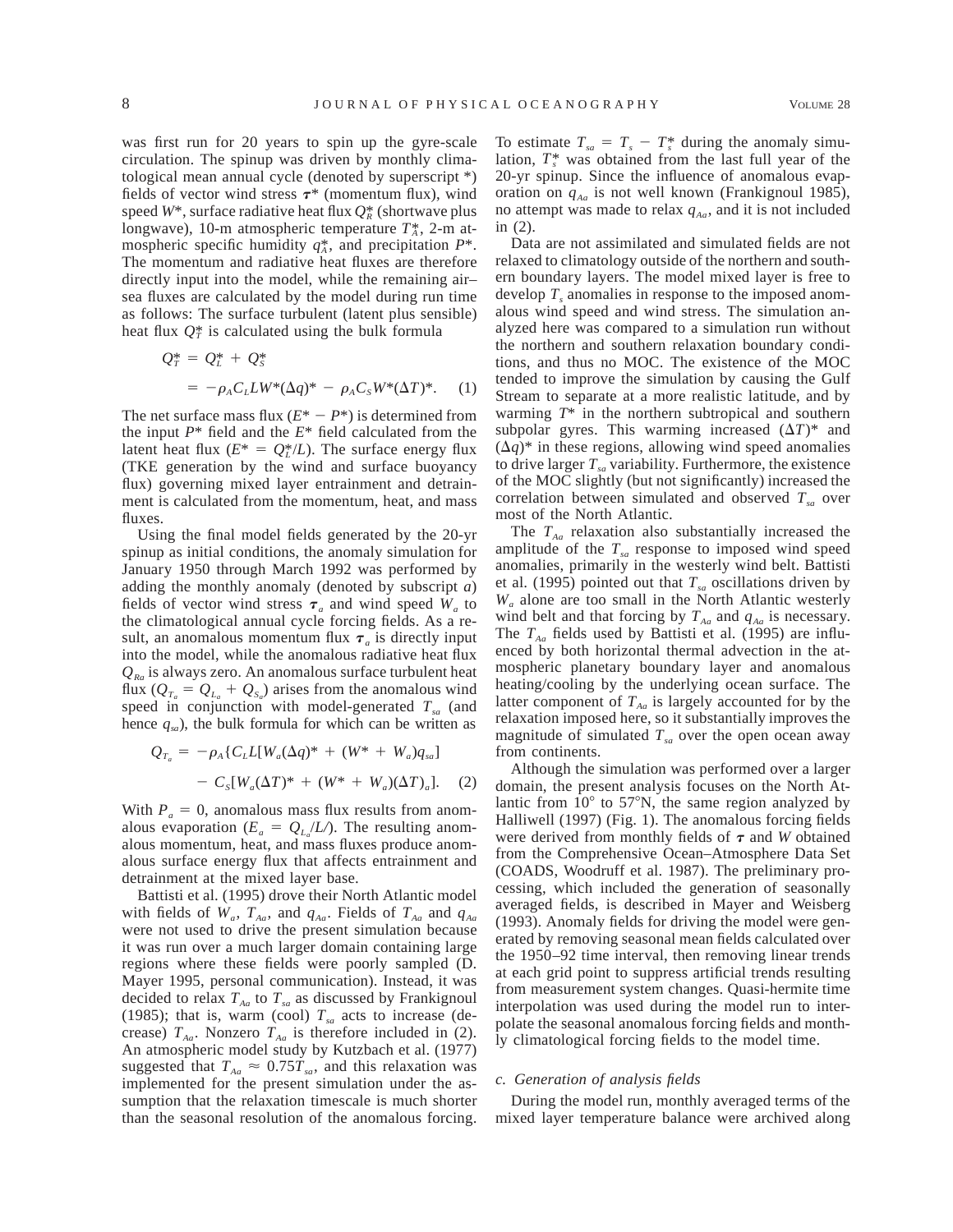with the midmonth values of other model fields. The mean monthly annual cycle of each simulated field was calculated and removed to generate anomaly fields. Seasonally averaged time series of each field were then generated for the 169 3-month seasons beginning winter (January through March) 1950 and ending winter 1992 since the anomalous forcing fields had only seasonal resolution. For analysis and model verification, time series of observed  $p_a$  and  $T_{sa}$  were obtained from the COADS and processed in the same manner as the anomalous forcing fields (Mayer and Weisberg 1993). The seasonal time series of all simulated and observed fields were spatially smoothed using a two-dimensional Gaussian window to suppress wavelengths smaller than several hundred kilometers.

Temporally filtered winter time series of all observed and simulated fields were generated using the same procedure employed to create the  $p_a$  maps in Fig. 1. For each field, the sequence of 43 winter fields from 1950 through 1992 was first extracted from the full seasonal time series. The winter time series for each field was temporally filtered to remove oscillations with periods shorter than decadal. Linear trends were removed to suppress climate drift from simulated fields and artificial trends due to measurement system changes from observed fields. For the purposes of the present analysis, it was considered more important to allow the model to freely develop temperature anomalies than to suppress the drift by nudging temperature toward climatology. It will be demonstrated later that model climate drift did not seriously degrade the present analysis results. Some analyses required the use of anomalous mixed layer temperature balance terms averaged over fall and winter, and also required the use of summer time series of observed and simulated  $T_{sa}$ . These additional seasonal time series were processed in the same manner as the winter time series.

## **3. Simulated**  $T_{sa}$  **variability**

The temporal correlation map between observed and simulated winter  $T_{sa}$  (Fig. 2) reveals that the model simulates decadal and short-term interdecadal winter  $T_{sa}$ oscillations with reasonable skill over part, but not all, of the North Atlantic domain (Fig. 2). The correlation is generally significant north of  $30^{\circ}$ N in the central and western part of the basin, exceeding 0.8 in some regions. Significant correlation (0.7–0.9) is also observed in the trade wind belt south of  $25^{\circ}$ N. Insignificant correlation exists in the eastern part of the westerlies, in the Labrador Sea, and in the center of the subtropical gyre near 30°N. Both simulated and observed winter  $T_{sa}$  have relatively large magnitude along the northern and southern boundaries of the subtropical gyre (Fig. 2). However, the amplitude of  $T_{sa}$  is substantially underestimated by the simulation in most regions except for the trade wind belt (the southern boundary region of the subtropical gyre) and the Gulf Stream region near the U.S. coast.

Importantly, correlation between observed and simulated  $T_{sa}$  was generally high in regions with large  $T_{sa}$ fluctuations. Three regions with large  $T_{sa}$  magnitude were selected for analysis: the westerly wind, trade wind, and Gulf Stream regions (Fig. 2). It is particularly important to account for atmospheric forcing within the westerly wind region because this is where model studies indicate that short-term interdecadal  $T_{sa}$  variability responds energetically to changes in oceanic circulation, in particular the MOC (e.g., Delworth et al. 1993; Cai et al. 1995).

Time series of winter  $T_{sa}$  spatially averaged over each of the three analysis regions generally reveal good agreement between observed and simulated  $T_{sa}$  (Fig. 3), emphasizing the importance of the atmospheric forcing anomalies in Fig. 1. Observed and simulated  $T_{sa}$  have similar magnitudes in both the trade wind and Gulf Stream regions (Table 1). In the westerly wind region, however, simulated  $T_{sa}$  has only 59% of the observed magnitude (Table 1). In large part due to the underestimated magnitude, simulated  $T_{sa}$  in the westerly wind region (Fig. 3a) is not as good as it is in the other two regions (Figs. 3b and 3c). All important forcing mechanisms are clearly not accounted for in the westerly wind region. This includes forcing by local processes such as anomalous atmospheric temperature and humidity fluctuations (Battisti et al. 1995); by unresolved synoptic atmospheric fluctuations (weather), which can exert a nonlinear influence on climatic  $T_{sa}$  fluctuations (e.g., Paduan and de Szoeke 1986); and by oceanic processes (section 6).

Comparing the three regions, energetic variability extends to periods of at least several decades in the Gulf Stream region, but is primarily confined to periods  $\leq 20$ yr in the two open ocean regions. Warm (cool) intervals in the westerly wind and trade wind regions tend to occur when the atmospheric circulation anomalies in Fig. 1 act to decrease (increase) wind speed. During 1964–84 when the  $p_a$  anomalies in Fig. 1 propagated southward,  $T_{sa}$  fluctuations are in-phase between the westerly wind and trade wind regions, and these fluctuations are out of phase with those observed in the Gulf Stream region. During the remainder of the 1950– 92 time interval, variability in the three regions appears to be unrelated. The forced winter  $T_{sa}$  patterns also have nonstationary statistical properties.

The model climate drift did not significantly degrade the quality of simulated  $T_{sa}$  variability with periods of 10–40 yr. In the westerly wind region, a total simulated  $T_{sa}$  decrease of  $-0.71^{\circ}$ C occurred over the 42-yr time interval (Table 2). However, the decrease in observed  $T_{sa}$  was  $-0.93$ °C, so most of the simulated temperature change was not due to an unrealistic model climate drift. The difference in the observed and simulated linear temperature changes in the trade wind region also was not large (Table 2). In contrast, a relatively large model climate drift was observed in the Gulf Stream region, where the observed linear temperature change was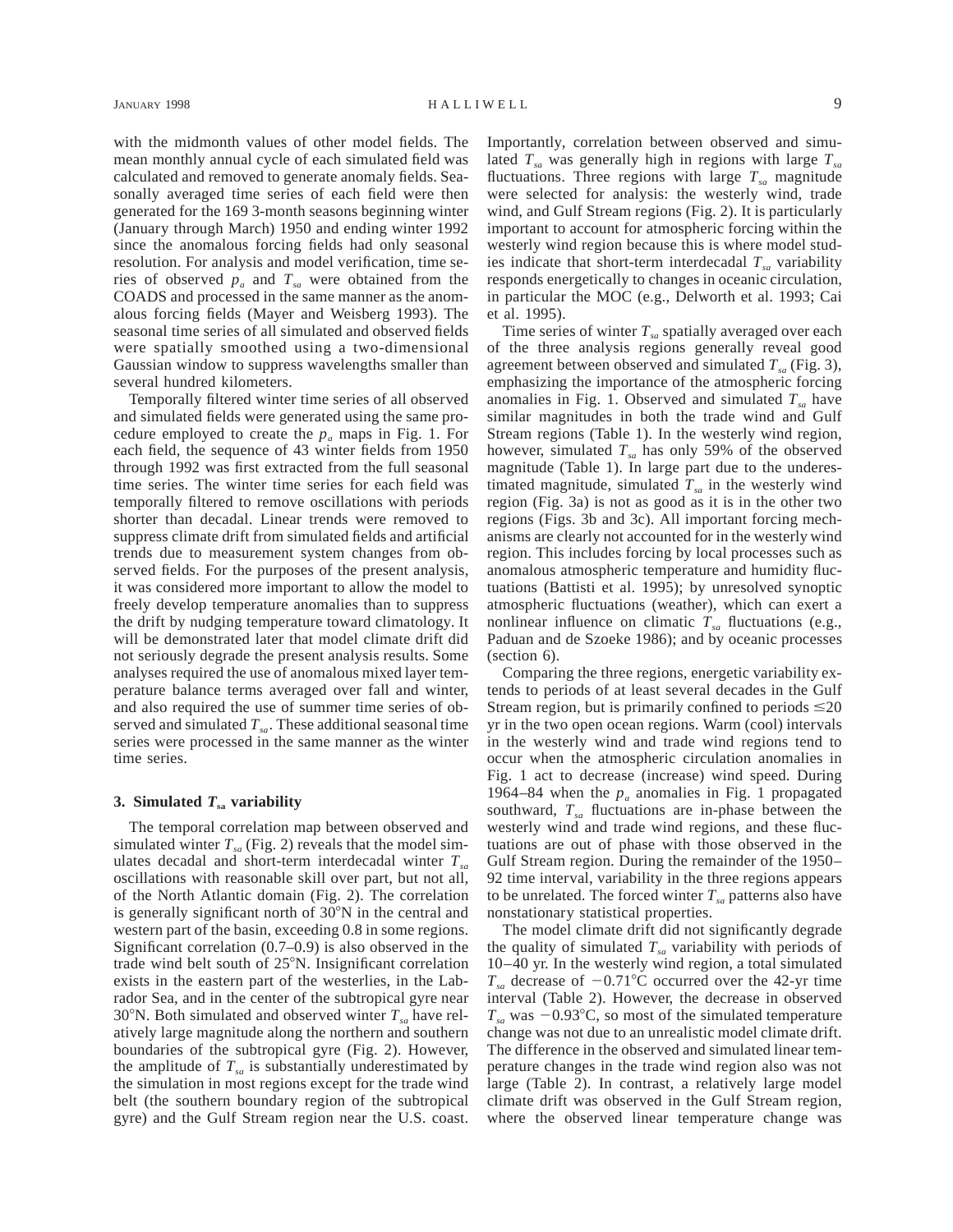

FIG. 2. Maps of the rms amplitude of observed (upper left) and simulated (upper right) winter  $T_{sa}$  along with a map of the correlation between observed and simulated  $T_{sa}$  (bottom). Shading in the bottom panel indicates statistically significant correlations to 95% confidence assuming 10 effective degrees of freedom. These correlation maps were calculated from winter time series that were temporally filtered and had linear trends removed. The three primary analysis regions are outlined by boxes and are referred to as the westerly wind region (north), trade wind region (south), and the Gulf Stream region (west).

 $-0.10^{\circ}$ C and the simulated change was 0.96°C. In the model, there was a slow northward shift in the Gulf Stream path that led to the simulated  $T_{sa}$  increase. When these trends are removed, however, there is good correspondence between observed and simulated  $T_{sa}$  variability over periods of 10–40 yr (Fig. 3c). For the purposes of the present study, model climate drift did not significantly degrade the results. However, model climate drift will have to be corrected before variability with periods longer than the analysis time interval can be accurately simulated.

## **4. Atmospheric forcing of winter** *T***sa**

### *a. Tsa balance*

The model slab mixed layer anomalous temperature balance can be written as

$$
\frac{\partial T_{sa}}{\partial t} = A_{Ea} + A_{oa} + H_{ea} + H_{T_a}, \tag{3a}
$$

where

$$
A_{Ea} = -[(\rho f h)^{-1} \boldsymbol{\tau} \cdot \boldsymbol{\nabla} T]_a \tag{3b}
$$

is the Ekman flow advection term,

$$
A_{oa} = -(\mathbf{v}_o \cdot \nabla T)_a \tag{3c}
$$

is the oceanic quasigeostrophic flow advection term,

$$
H_{ea} = -(h^{-1}w_{ea}\delta_h T)_a \tag{3d}
$$

is the entrainment heat flux term, and

$$
H_{T_a} = -[(\rho c_p h)^{-1} Q_T]_a \tag{3e}
$$

is the surface turbulent heat flux term with  $Q_{T_a}$  given by (2). Horizontal diffusion is neglected—damping of large-scale climate variability primarily results from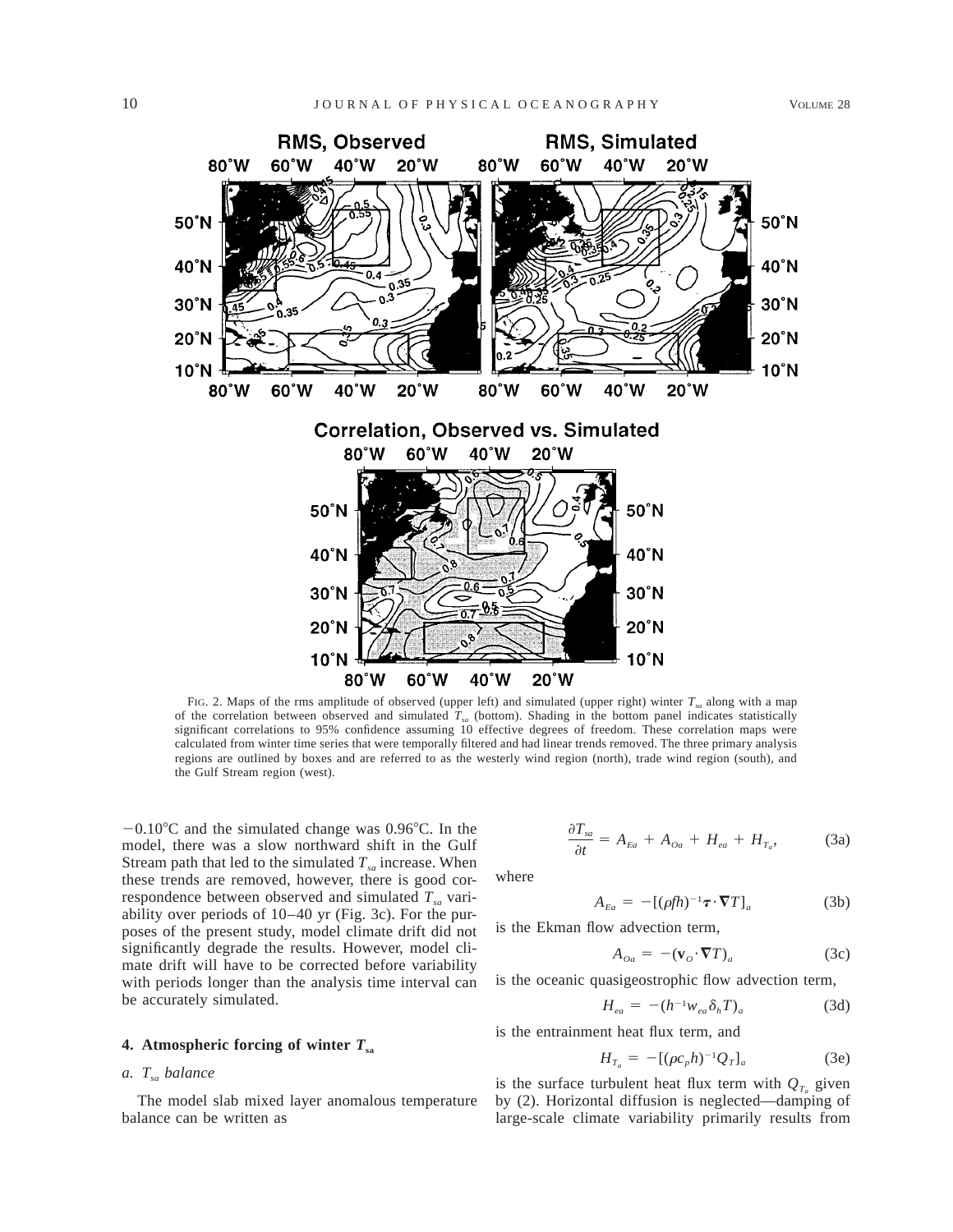

FIG. 3. Time series of observed (solid lines) and simulated (dotted lines)  $T_{sa}$  averaged over the three primary analysis regions illustrated in Fig. 2: (a) the westerly wind region (correlation  $r = 0.66$ ), (b) the trade wind region ( $r = 0.79$ ), and (c) the Gulf Stream region ( $r =$ 0.89).

negative feedback processes (Frankignoul 1985). The anomalous radiative heat flux term

$$
H_{Ra} = -[(\rho c_p h)^{-1} Q_{Ra}]_a
$$

is also neglected because it is small. (Although  $Q_{Ra}$  =  $0, H_{Ra} \neq 0$  when  $h_a \neq 0$ .) Anomaly terms  $A_{E_a}, A_{O_a}$ , and *Hea* were calculated by simply subtracting the mean annual cycles from the archived monthly model terms. In contrast,  $H_{T_a}$  from (3e) was expanded into two terms. Halliwell and Mayer (1996) demonstrated that anomalous wind speed generates anomalous surface turbulent heat flux forcing primarily through the following component of  $H_{T_a}$  obtained from (2) and (3e):

$$
H_{T_{a1}} = -(\rho c_p h)^{-1} \rho_A (C_L L W_a \Delta q^* + C_s W_a \Delta T^*). \quad (4)
$$

Term  $H_{T_{a1}}$  was calculated from (4) using monthly model fields of *h*, COADS fields of  $W_a$ , model fields of  $T_s^*$ (and hence  $q_s^*$ ), and the climatological forcing fields of  $q_A^*$  and  $T_A^*$ . The remaining contribution  $H_{Ta_2} = H_{T_a}$  –  $H_{T_{cl}}$  contributes primarily to the negative feedback damping (Halliwell and Mayer 1996). The resulting monthly fields of all terms in (3) and (4) were processed as described in section 3c.

TABLE 1. Rms amplitude of simulated winter  $T_{sa}$ , observed winter *Tsa*, and forcing terms from (7) calculated from time series averaged over the three primary analysis domains that were temporally filtered and had linear trends removed.

| Parameter                                                     | Wester-<br>lies | Trade<br>winds | Gulf<br>Stream |
|---------------------------------------------------------------|-----------------|----------------|----------------|
| Observed $T_{sa}$ (°C)                                        | 0.22            | 0.14           | 0.38           |
| Simulated $T_{\text{eq}}$ (°C)                                | 0.13            | 0.16           | 0.37           |
| Integrated forcing $(^{\circ}C$ yr <sup>-1</sup> )            | 0.33            | 0.47           | 0.72           |
| Ekman advection forcing ( $^{\circ}$ C yr <sup>-1</sup> )     | 0.10            | 0.03           | 0.09           |
| Oceanic advection forcing $({}^{\circ}C \, yr^{-1})$          | 0.02            | 0.02           | 0.47           |
| Entrainment forcing ( ${}^{\circ}$ C yr <sup>-1</sup> )       | 0.16            | 0.16           | 0.35           |
| Turbulent heat flux forcing ( $^{\circ}$ C yr <sup>-1</sup> ) | 0.27            | 0.34           | 0.13           |

### *b. Atmospheric forcing of winter Tsa*

Relating winter  $T_{sa}$  to the atmospheric forcing is complicated by the strong seasonal cycle of atmospheric forcing. For both the atmospheric circulation anomalies in Fig. 1 and the  $T_{sa}$  patterns driven by these anomalies, conditions present during a given winter are essentially uncorrelated with conditions present during the previous summer (Fig. 4). Correlations between winter and summer  $T_{sa}$  were also calculated between several pairs of grid points spatially lagged by the cumulative flow trajectory between summer and winter (not shown). Taking mean flow advection into account did not improve the summer–winter  $T_{sa}$  correlation. Although the winter atmosphere has little memory of conditions present during the previous summer, the temporal coherence of individual  $p_a$  features in Fig. 1 demonstrates that the winter atmosphere has significant memory of conditions present during previous winters. As a result, the winter  $T_{sa}$ response to atmospheric forcing also has little memory of conditions present during the previous summer but significant memory of conditions present during previous winters. Hence, the forcing and response patterns present during a given winter both disappear by the following summer, then similar patterns re-appear by the following winter. It will be demonstrated below that the  $T_{sa}$  pattern present during a given winter represents an integrated response to the atmospheric forcing present since the beginning of the previous fall when the  $p_a$ pattern present during that winter typically begins to appear.

The pattern of  $T_{sa}$  present during a given winter does not resemble the pattern present during the previous summer for two reasons: 1) the forcing pattern present during winter usually differs substantially from the forcing pattern present during the previous summer, and 2)

TABLE 2. The  $T_{sa}$  change in the three analysis regions due to linear trends over the entire 42-yr analysis time interval.

| Region      | Observed $T_{\alpha}$<br>$(^{\circ}C)$ | Simulated $T_{\alpha}$<br>$(^{\circ}C)$ |  |
|-------------|----------------------------------------|-----------------------------------------|--|
| Westerlies  | $-0.93$                                | $-0.71$                                 |  |
| Trade winds | $-0.03$                                | 0.20                                    |  |
| Gulf Stream | $-0.10$                                | 0.96                                    |  |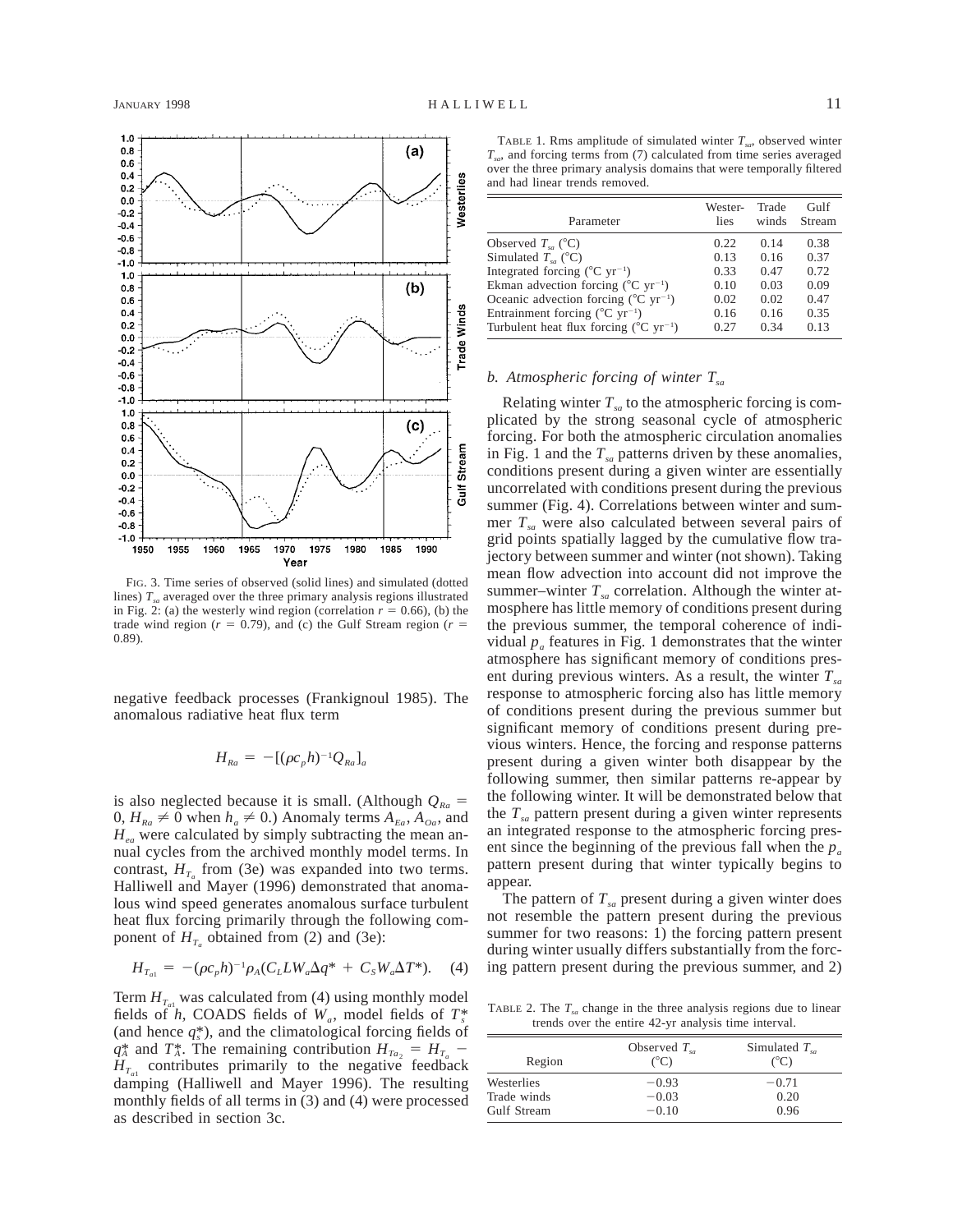

FIG. 4. Correlation between winter and summer time series of observed  $p_a$  (left) and simulated  $T_{sa}$  (right). In both cases, the winter time series begins in winter 1951 while the summer time series begins in summer 1950. Consequently, these maps represent the correlation between winter values and the values present during the previous summer, that is, a lag of  $-2$  seasons. Shading indicates statistically significant correlations to 95% confidence assuming 10 effective degrees of freedom.

the decay timescale of forced  $T_{sa}$  fluctuations is substantially shorter than six months. The short decay timescale results primarily from negative feedback processes, primarily negative feedback with the atmosphere, that are the dominant damping mechanisms for large-scale climatic  $T_{sa}$  variability (Frankignoul 1985). The simplest model containing the influence of negative feedback damping is that of Frankignoul and Hasselmann (1977) (cf. Frankignoul 1985):

$$
\frac{dT_{sa}}{dt} = +F_a - \lambda T_{sa},\tag{5}
$$

where  $F_a$  represents local forcing and  $-\lambda T_{sa}$  represents negative feedback damping with decay timescale  $\lambda^{-1}$ . This model has been used to predict stochastic properties of the low-frequency response to synoptic atmospheric forcing (weather) (e.g., Reynolds 1979; Frankignoul and Reynolds 1983). Halliwell and Mayer (1996) demonstrated that (5) can explain observed frequency response properties of winter  $T_{sa}$  fluctuations driven by the atmosphere for periods up to at least 20 yr.

Previous studies have determined that characteristic decay timescales of SST anomalies for the midlatitude ocean are 2–3 mo (e.g., Reynolds 1979; Frankignoul and Reynolds 1983; Halliwell and Mayer 1996). Given these decay timescales,  $(5)$  predicts that  $T_{sa}$  present during a given summer will have little influence on  $T_{sa}$ present during the following winter (appendix B). The model (5) also predicts that  $T_{sa}$  present during a particular winter  $(T_{sa}^{(win)})$  arises primarily as a cumulative response to forcing present during the previous few months. Given mixed layer anomalous temperature balance terms with seasonal resolution, the integral forcing

responsible for winter  $T_{sa}$  can be estimated from (5) as described in appendix B:

$$
T_{sa}^{(\text{win})} \approx \frac{0.83}{\lambda} \overline{(F_a^{(\text{fal})} + F_a^{(\text{win})})},\tag{6}
$$

where  $F_a^{\text{(win)}}$  is the forcing present during that winter and  $F_a^{\text{(fal)}}$  is the forcing present during the previous fall.

To estimate the forcing in (6), it was first determined that terms  $A_{Ea}$ ,  $A_{Oa}$ ,  $H_{ea}$ , and  $H_{T_{a1}}$  in (3) and (4) account for nearly all of the forcing since  $H_{T_{a2}}$  predominantly acts as negative feedback damping (Halliwell and Mayer 1996). Since the model (5) is being analyzed as a local balance, advective forcing has been included along with the local thermodynamical forcing. Using these four terms to estimate the integrated forcing in (6),

$$
T_{sa}^{(\text{win})} \approx \frac{0.83}{\lambda} \Big[ \overline{(A_{Ea}^{(\text{fal})} + A_{Ea}^{(\text{win})})} + \overline{(A_{Oa}^{(\text{fal})} + A_{Oa}^{(\text{win})})} + \overline{(H_{ea}^{(\text{fal})} + H_{ea}^{(\text{win})})} + \overline{(H_{T_{a1}}^{(\text{fal})} + H_{T_{a1}}^{(\text{win})})} \Big].
$$
\n(7)

If the approximation (7) is valid at a given location, then the time series of winter  $T_{sa}$  will be highly correlated and in-phase with the time series of integrated forcing. This close correspondence is observed in all three analysis regions (Figs. 5–7).

### **5. Forcing analysis**

#### *a. Regional analyses*

In the westerly wind region, the dominant 10–20-yr oscillations present in the (temporally filtered) simulated  $T_{sa}$  time series (Fig. 5a) are largely accounted for by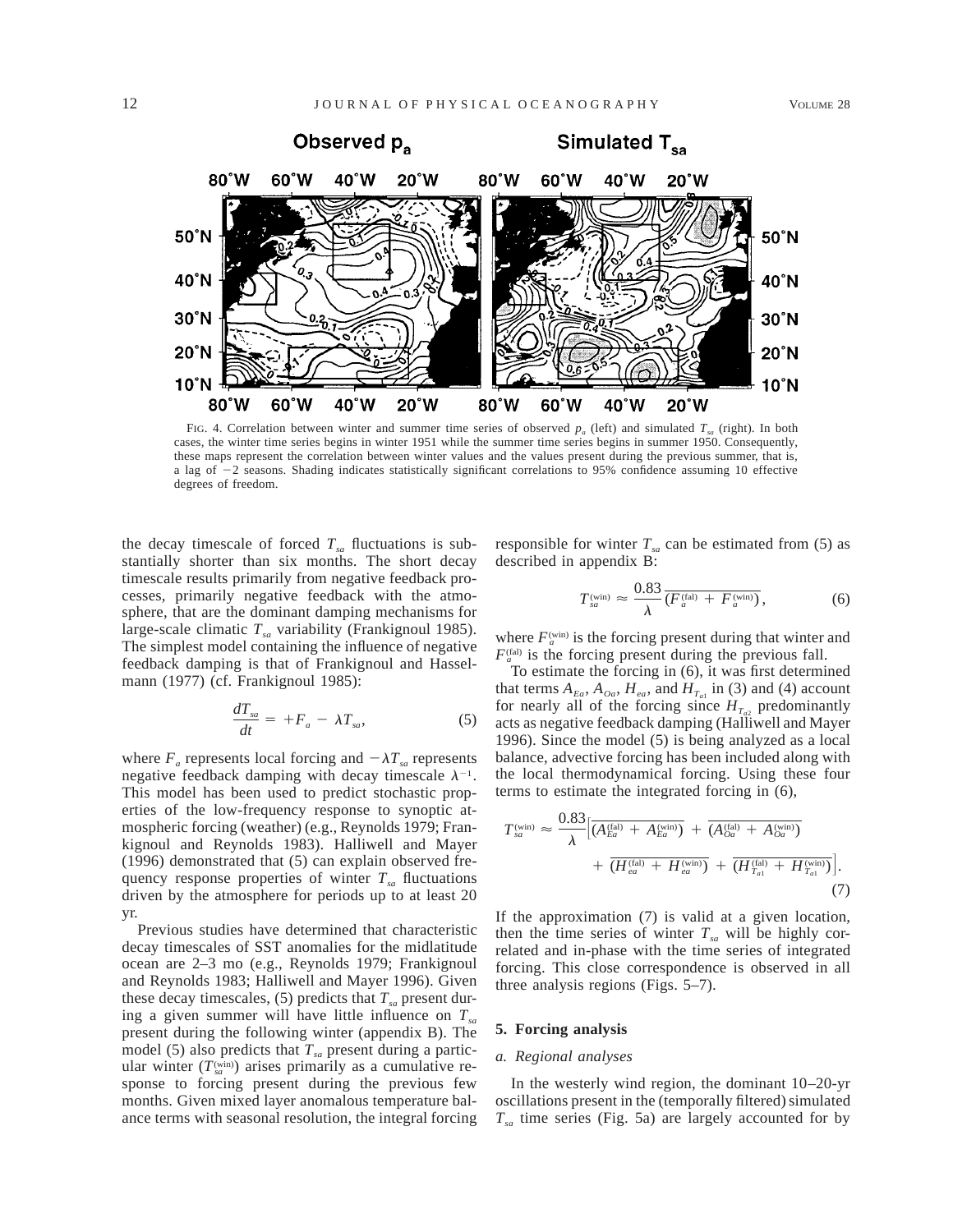$0.4$ 

 $0.3$ 

 $0.2$ 

 $0.1$ 

 $0.0$ 

 $-0.1$ 

 $-0.2$ 

 $-0.3$ 

Simulated T<sub>sa</sub> (C)

 $(a)$ 



 $-0.4$ 1.6  $(b)$  $1.2$ Integrated Forcing (C/yr)  $0.8$  $0.4$  $0.0$  $-0.4$  $-0.8$  $-1.2$  $-1.6$ 1.6  $A_{Ea}$  (solid)<br> $A_{Oa}$  (dashed)<br> $H_{Ta1}$  (dash-do<br> $H_{ea}$  (dotted)  $(c)$ Forcing Components (C/yr)  $1.2$  $0.8$  $0.4$  $0.0$  $-0.4$  $-0.8$  $-1.2$  $-1.6$ 1950 1955 1960 1965 1970 1975 1980 1985 1990 Year

FIG. 5. Time series of (a) simulated  $T_a$ , (b) the integrated forcing from (7), and (c) the four separate terms contributing to this integrated forcing for the westerly wind analysis region.

the integrated forcing estimated from (7) (Fig. 5b). The time series of the four individual forcing terms from (7) (Fig. 5c), along with the rms amplitudes of these terms (Table 1), reveal that in decreasing order of importance,  $H_{T_{a1}}$ ,  $H_{ea}$ , and  $A_{Ea}$  exert a significant influence on  $T_{sa}$ . The magnitudes of  $H_{ea}$  and  $A_{Ea}$  forcing equal 59% and 37% respectively of the magnitude of  $H_{T_{a}}$  forcing. Forcing by  $A_{oa}$  has only a very small influence since it has less than 10% of the magnitude of  $H_{T_{a1}}$ . Terms  $H_{T_{a1}}$  and  $A_{E_a}$  are highly correlated in time because anomalously strong westerlies cool the ocean both through the anomalous turbulent heat flux and through increased southward cold advection. The entrainment term  $H_{eq}$ , however, tends to be negatively correlated with both  $H_{T_{c1}}$ and  $A_{Ea}$ . When  $T_{sa}$  is anomalously cool (warm), entrainment cooling tends to be anomalously weak (strong). Alexander and Deser (1995) suggested that in regions of significant annual mixed layer thickness variability, winter  $T_{sa}$  memory is provided by the fact that the previous winter temperature anomaly persists beneath the shallow summer mixed layer and reappears in the mixed layer as it deepens during the subsequent fall. The negative relationship between  $T_{sa}$  and the entrainment term observed here suggests that this mechanism is not important for decadal and longer-period variability in the

FIG. 6. As in Fig. 5 but for the trade wind analysis region.

westerlies. Memory of previous winters is therefore primarily provided by the atmospheric forcing.

The forcing analysis for the trade wind region again reveals a dominant 10–20-yr oscillation in simulated  $T_{sa}$ (Fig. 6a) that is largely accounted for by the integrated forcing given by (7) (Fig. 6b). The time series of the individual four forcing terms (Fig. 6c) along with the rms amplitudes of the terms (Table 1) reveal that in decreasing order of importance,  $H_{T_a}$  and  $H_{ea}$  exert a significant influence on  $T_{sa}$ . The magnitude of  $H_{ea}$  forcing equals about 47% of the magnitude of  $H_{T_{a1}}$  forcing. Both advection terms are unimportant since they have less than 10% of the magnitude of  $H_{T_{a1}}$ . In contrast to the westerly wind region, terms  $H_{T_{cl}}$  and  $H_{ea}$  tend to be highly correlated. Anomalously strong trade winds thus act to simultaneously cool the ocean through the anomalous heat flux and to a lesser extent through anomalous entrainment. The connection between anomalous entrainment cooling and strong wind is consistent with the entrainment term depending primarily on the anomalous turbulent kinetic energy generation and anomalous surface buoyancy flux (largely resulting from anomalous evaporation) resulting from the anomalous wind speed. The mechanism of Alexander and Deser (1995) could also contribute to the positive correlation between *Tsa* and the entrainment term. This contrasts with the west-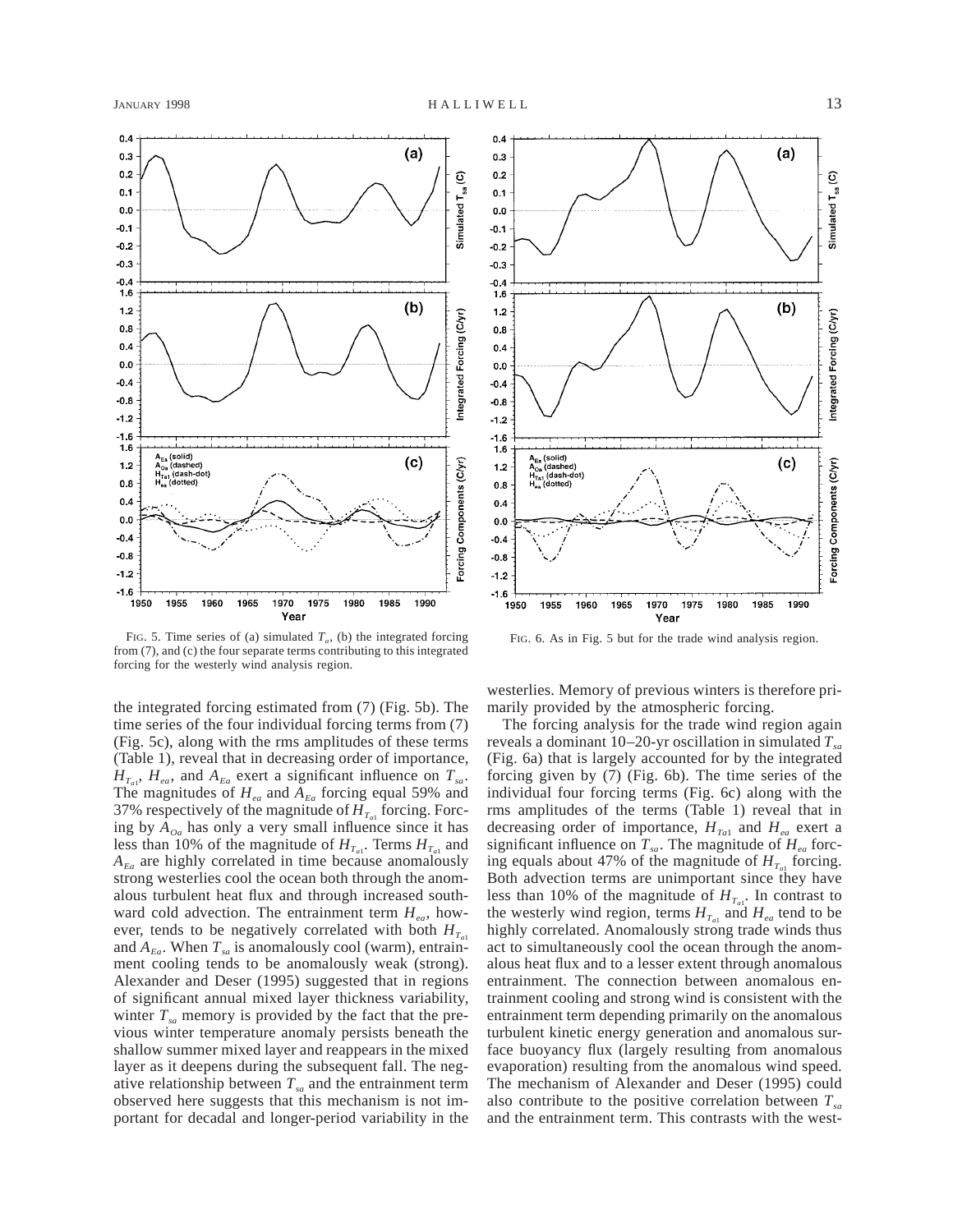

FIG. 7. As in Fig. 5 but for the Gulf Stream analysis region.

erlies where the entrainment term must depend primarily on other processes, for example, on the density and temperature jumps at the mixed layer base, on anomalous Ekman pumping, or on anomalous temperature beneath the mixed layer.

The forcing analysis for the Gulf Stream region reveals fluctuations in simulated  $T_{sa}$  dominated by periods of one to several decades (Fig. 7a) that are again largely accounted for by the integrated forcing given by (7) (Fig. 7b). The time series of the individual four forcing terms (Fig. 7c) along with the rms amplitudes of the terms (Table 1) reveal that in decreasing order of importance,  $A_{0a}$ ,  $H_{ea}$ ,  $H_{T_{a1}}$ , and  $A_{Ea}$  all exert a significant influence on  $T_{sa}$ . The magnitudes of  $H_{ea}$ ,  $H_{T_{a1}}$ , and  $A_{Ea}$ forcing equal about 74%, 28%, and 20%, respectively, of the magnitude of  $A_{0a}$ . Unlike the open ocean, the dominant processes influencing  $T_{sa}$  in the Gulf Stream region are unrelated to the local anomalous wind field. The importance of  $A_{oa}$  suggests that  $T_{sa}$  responds primarily to decadal and interdecadal changes in the strength and location of the stream associated with changes in wind-driven gyre circulation. Terms  $A_{0a}$  and *H<sub>ea</sub>* tend to be negatively correlated from 1957 to 1987 such that anomalous entrainment cooling is enhanced when changes in the Gulf Stream flow result in anomalous warming. As in the westerly wind region, the entrainment term apparently depends strongly on processes other than anomalous TKE generation by the wind and by surface buoyancy flux.

The fundamental difference in forcing mechanisms between the Gulf Stream region and the two open ocean regions is highlighted by correlating time series of winter  $T_{sa}$  oscillations averaged over each of these regions to time series of winter  $p_a$  maps (Fig. 8). In the westerly wind region,  $T_{sa}$  fluctuations with decadal and longer periods are significantly positively correlated with  $p_a$ oscillations centered to the north of the region. In the trade wind region,  $T_{sa}$  fluctuations with decadal and longer periods are significantly negatively correlated with  $p_a$  oscillations centered to the north of the region. These two correlation patterns can be explained by the relationship between  $T_{sa}$  and anomalous wind speed. Positive  $T_{sa}$  in the westerlies is associated with positive  $\partial p_a/$  $\partial y$  (weak westerlies), while positive  $T_{sa}$  in the trades is associated with negative  $\partial p_a/\partial y$  (weak trades). Although the region of strongest wind speed fluctuations associated with the correlated  $p_a$  pattern in Fig. 8 is to the south of the westerlies analysis region,  $\Delta q^*$  and  $\Delta T^*$ are larger in the westerlies analysis region so that from (3e) and (4), the smaller  $W_a$  there can generate relatively large  $T_{sa}$  variability.

The situation for the Gulf Stream region is entirely different with positive  $T_{sa}$  being associated with an anomalously strong subtropical high, that is, with anomalously strong Ekman downwelling over the subtropical gyre. Furthermore, the maximum correlation pattern is observed when the  $p_a$  field leads  $T_{sa}$  by 2 yr, while statistically significant correlation is observed for *pa* leading by 0–5 yr, suggestive of the long baroclinic adjustment timescale of the subtropical gyre. In contrast, the largest correlations between  $T_{sa}$  in the two open ocean regions and  $p_a$  occurred for zero lag time, consistent with the 2–3 mo adjustment timescale of the mixed layer with respect to local forcing. It is remarkable that the gyre forcing can account for such a large fraction of observed  $T_{sa}$  in the Gulf Stream region considering that energetic smaller-scale, higher-frequency *Tsa* variability exists there (e.g., Kelly and Qiu 1995) that is not resolved in the present low-resolution simulation.

### *b. Atmospheric forcing of winter Tsa patterns*

Simulated  $T_{sa}$  patterns were compared to the observed patterns discussed in Halliwell (1997), and reasonably good agreement was generally observed. For example, the large warm  $T_{sa}$  feature that formed to the south and southwest of  $p_a$  feature H1 where the westerlies were abnormally weak, and that propagated east-northeastward along with H1, was generated by the simulation during the early to mid-1950s (not shown). To rationalize how the atmospheric circulation anomalies in Fig. 1 drive large-scale  $T_{sa}$  patterns, the forced winter  $T_{sa}$ pattern for 1969 is analyzed in conjunction with maps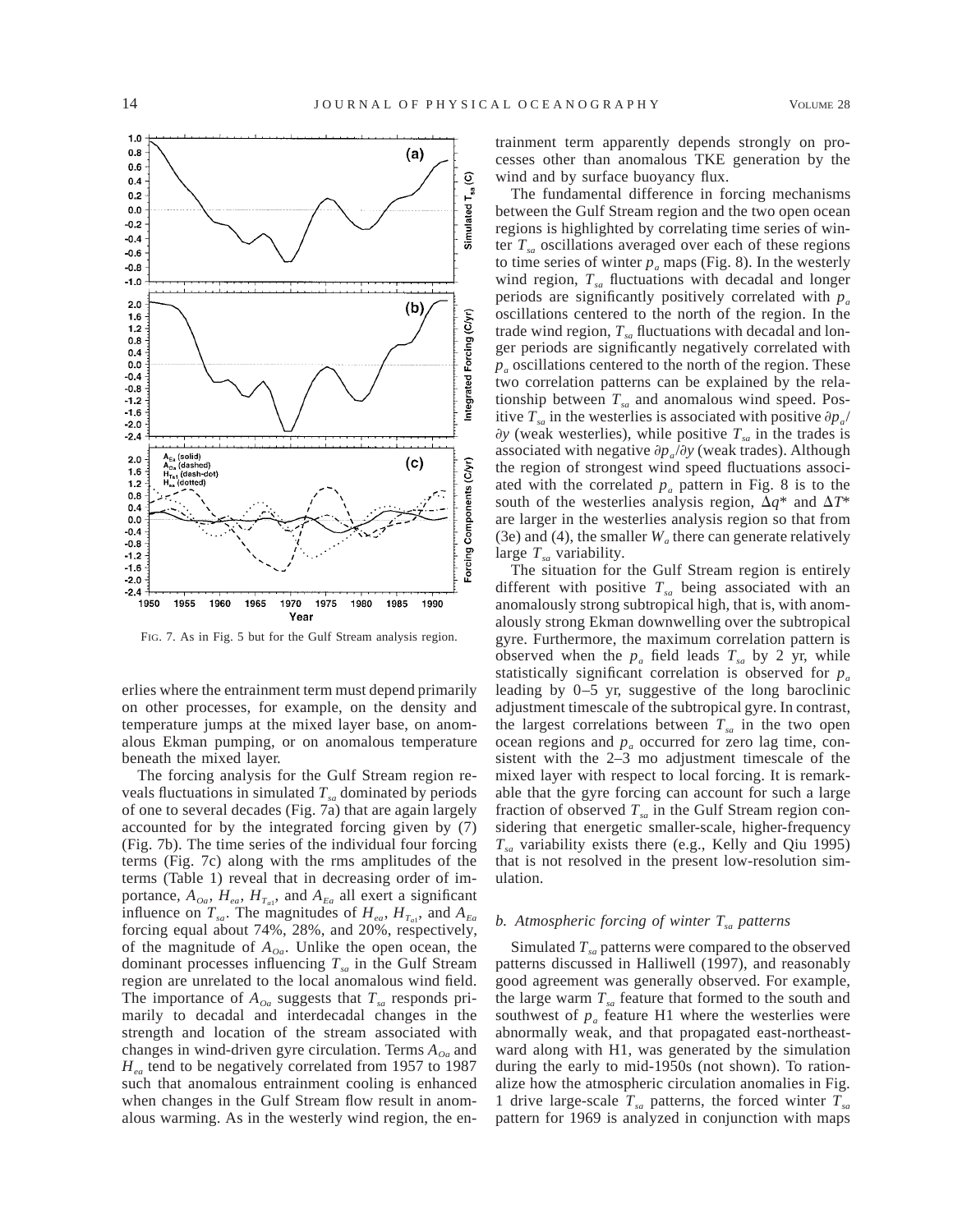

FIG. 8. Correlation between time series of winter  $T<sub>sa</sub>$  averaged over the westerly wind (upper left), the trade wind (upper right), and the Gulf Stream (bottom) analysis regions and maps of  $p_a$ . The box over which  $T_{sa}$  was averaged is shown in each panel. All three correlation maps are for time lags that maximize the correlation, for zero lag in the westerly wind and trade wind regions and for  $p_a$  leading  $T_{sa}$  by 2 yr in the Gulf Stream region. Dashed contours indicate negative values. Shading indicates statistically significant correlations.

of the integrated forcing terms from (7) (Fig. 9). During 1968 and 1969, the  $p_a$  pattern in Fig. 1 is associated with an abnormally weak subtropical high and abnormally weak subpolar (Icelandic) low. Winter 1969 is considered here to allow for some of the lag of  $T_{sa}$  in the Gulf Stream region with respect to the anomalous basin-scale forcing.

The anomalously weak westerlies and trades present during 1969 were associated with positive  $T_{sa}$  over most of the open ocean North Atlantic (Fig. 9). In contrast, the anomalously weak subtropical high and the associated reduction in Ekman pumping weakened the subtropical gyre, which led to negative  $T_{sa}$  in the Gulf Stream region off the U.S. East Coast. Similar structure present in the maps of winter *Tsa* and the integrated forcing again suggests that (7) is a good approximation. The open ocean warming is largely caused by  $H_{T_a}$ , but is supplemented by  $A_{E_a}$  in the westerlies and  $H_{ea}$  in the trades. The cooling in the model Gulf Stream is primarily due to  $A_{oa}$ , and this region of cooling extends eastward from the U.S. coast to  $50^{\circ}$ W roughly along the model Gulf Stream axis (Fig. 9). This coincides with the region where Battisti et al. (1995) speculated that advective cooling was important since their locally forced response did not resemble observed  $T_{sa}$  variability there. Entrainment  $H_{ea}$  supplements this cooling in the Gulf Stream east of 65°W, while  $H_{T_{a1}}$  acts to cool  $T_{sa}$  to the south of the model Gulf Stream west of 55°W. As a result, most of the western subtropical gyre is colder than normal.

## **6.** *T***sa fluctuations not driven by the atmosphere**

The simulated winter  $T_{sa}$  response to atmospheric forcing can be subtracted from observed winter  $T_{sa}$  to characterize properties of decadal and short-term interdecadal winter  $T_{sa}$  fluctuations driven by other processes. Difference time series (observed minus simulated) of winter *Tsa* averaged over individual analysis regions were calculated from unfiltered time series to emphasize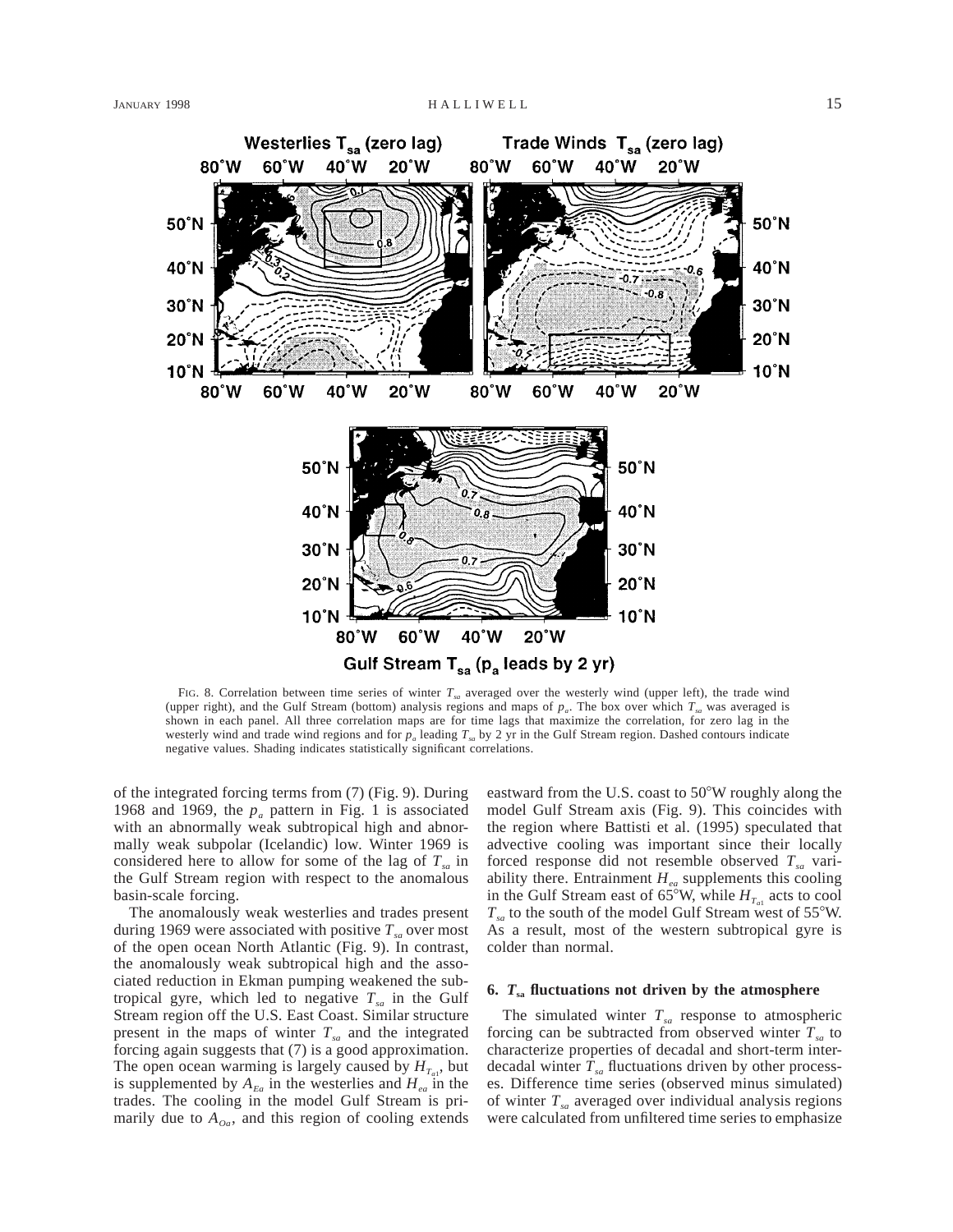

FIG. 9. Maps of simulated *Tsa* (upper left), the integrated forcing from (7) (upper right), and the four components of the integrated forcing (middle and lower panels) for winter 1969. The three analysis regions are outlined.

sharp transitions that occurred in both the late 1960s and late 1970s (Fig. 10). The winter difference time series for the westerly wind region (Fig. 10) clearly reveals a one-decade time interval from the late 1960s to the late 1970s when the ocean was anomalously cold. Both the onset and termination of this cold decade occurred abruptly within one year. A map of the average *Tsa* difference (observed minus simulated) for winter 1968 through winter 1977 presented in Fig. 11 indicates that observed  $T_{sa}$  is colder than simulated  $T_{sa}$  over nearly the entire North Atlantic. The difference is relatively large and statistically significant in a broad region to the south of the model Gulf Stream and North Atlantic Current that extends across nearly the entire basin. In addition to the westerly wind analysis domain, a difference time series was also calculated over a second region farther to the east where the mean difference is larger (Fig. 11) and atmospheric forcing is comparatively weak. The cool decade and the two abrupt transitions associated with it are more sharply defined in this eastern region than in the westerly wind region (Fig. 10).

Since simulated winter  $T_{sa}$  cannot account for the existence of this cold decade, it is tempting to conclude that ocean circulation changes, perhaps changes in the MOC, are responsible. There is nothing in COADSderived, temporally unfiltered  $p_a$  and wind fields that hints of abrupt atmospheric changes occuring during 1968–69 or 1976–77. It is thus difficult to believe that abrupt changes could have occurred in other atmospheric fields that can influence  $T_{sa}$  such as  $q_{Aa}$ ,  $T_{Aa}$ , or cloud cover. One property of this cool decade that differs from atmospherically forced  $T_{sa}$  is that cold  $T_{sa}$  is present year round (Figs. 10 and 11). The forcing that maintains the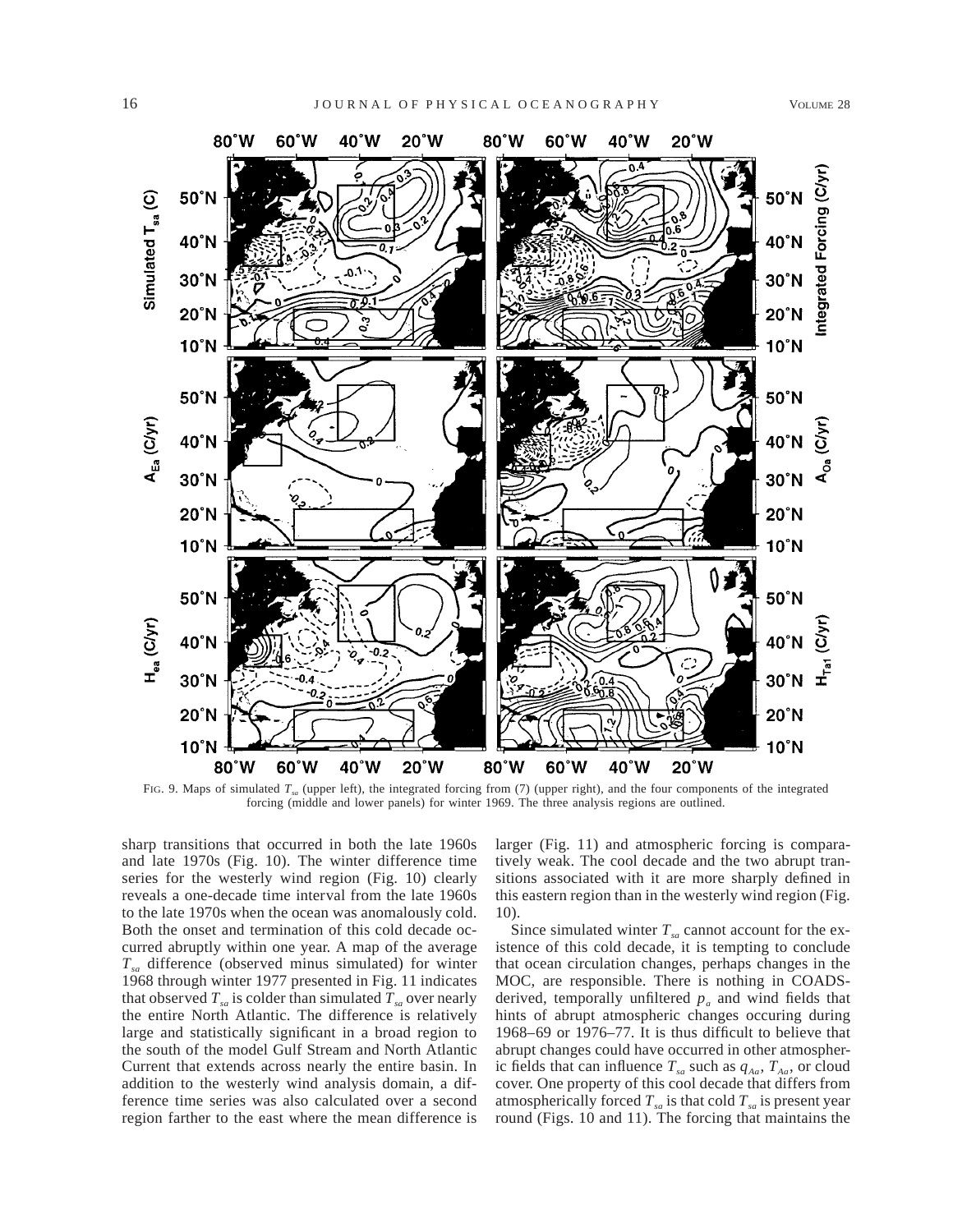

FIG. 10. Time series of observed minus simulated winter  $T_{sa}$  averaged over (a) the westerly wind analysis region and (b) a region in the eastern part of the westerly wind belt. Both of these regions are outlined in the left panel of Fig. 10. Also shown is the summer difference time series for the westerly wind analysis region (c). Horizontal bars marks the cold decade that cannot be explained by atmospheric forcing. These time series were not temporally filtered.

cool water during this decade must therefore remain relatively constant throughout the year in contrast to the strong seasonal cycle present in the atmospheric forcing. The summer difference time series in the westerly wind region (Fig. 10) also displays the same rapid onset and termination evident during winter.

The onset of the cooling during 1968 roughly coincided with the appearance of the great salinity anomaly (Dickson et al. 1988) and a probable decrease in the North Atlantic deep-water formation rate. Although the assumption that a reduction in the MOC forced this cooling cannot be proven here, it is supported by studies of interpentadal changes of the baroclinic structure and circulation of the North Atlantic that occurred from 1955–59 to 1970–74, with the latter pentad contained within the cold decade. Significant changes in the thermohaline structure of the North Atlantic occurred between these pentads (e.g., Levitus 1989). Although substantial uncertainties exist, diagnostic studies of these interpentadal changes (e.g., Greatbatch et al. 1991; Greatbatch and Xu 1993; Ezer et al. 1995) reveal that Gulf Stream transport was about 30 Sv weaker during the 1970–74 pentad, and also suggest that changes in thermohaline ocean circulation were largely responsible for these interpentadal changes.

A rough picture of the temporal evolution of  $T_{sa}$  associated with the cool decade is obtained by comparing winter  $T_{sa}$  difference maps (observed minus simulated) for the first and last halves of that decade (Fig. 12). From 1968 to 1972, the cooling was primarily confined to the northern part of the subtropical gyre south of the Gulf Stream and North Atlantic Current system. A cold tongue appears to extend northeastward off the west coast of Europe. From 1973 to 1977, the cooling appeared to spread over much of the southern subpolar



FIG. 11. Difference between observed and simulated  $T<sub>ex</sub>$  averaged over all winters from 1968 through 1977 (left) and averaged over all summers from 1969 through 1976 (right). Dashed contours indicate negative values. The two boxes in the left panel are the two averaging regions for the winter  $T_{sa}$  difference time series in Fig. 9. The box in the right panel is the averaging region for the summer *Tsa* difference time series in Fig. 11. Regions where observed and simulated mean *Tsa* are significantly different to 90% confidence based on a Student's t-test are shaded.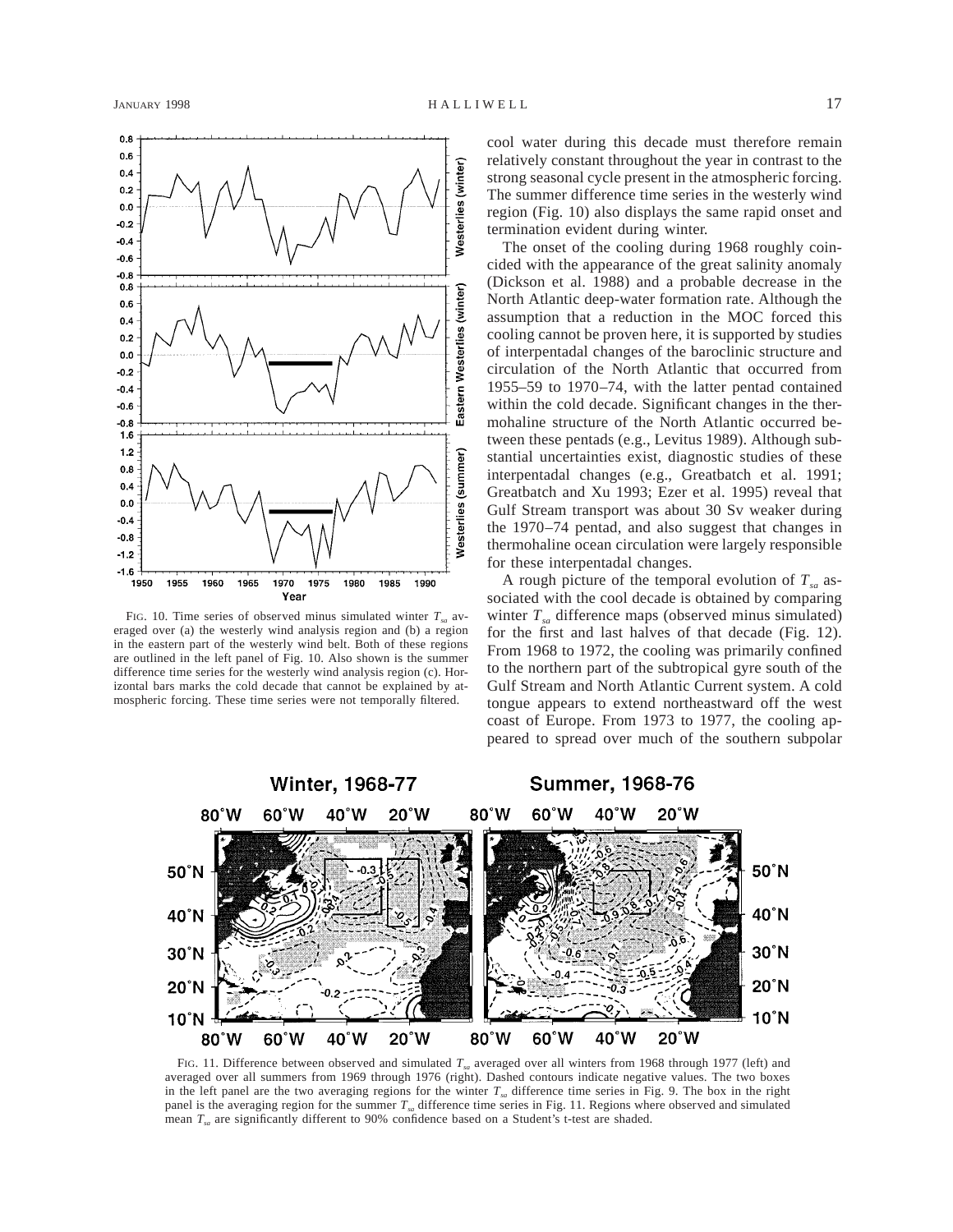

FIG. 12. Difference between observed and simulated winter  $T_{sa}$  averaged over all winters from 1968 through 1972 (left) and averaged over all winters from 1973 through 1977 (right). Dashed contours indicate negative values. Regions where observed and simulated mean  $T<sub>sa</sub>$  are significantly different to 90% confidence are shaded.

gyre and around the eastern and southern limb of the subtropical gyre. Although the statistical significance of the cooling along the southern boundary of the subtropical gyre (within the trade wind belt) is questionable, the overall change in the cool water pattern is consistent with less heat being advected around the eastern limbs of both the subtropical and subpolar gyres. Furthermore, similar propagation of this cool anomaly was observed in the analysis of Hansen and Bezdek (1996). This change is consistent with reduced flow leaving the subtropical gyre to enter the eastern limb of the subpolar gyre and with enhanced flow occurring around the eastern and southern limb of the subtropical gyre, both consistent with a reduced MOC.

Whatever was responsible for the cool decade, the abrupt appearance and disappearance of this anomaly suggests that the North Atlantic jumped rather abruptly between two distinct climatic states. The abrupt warming that terminated the cool decade occurred between winter 1977 and summer 1977 (Fig. 10). It roughly coincided with a sharp climate change that occurred in the Pacific (e.g., Miller et al. 1994) and with a very cold winter in eastern North America. The extent to which the Atlantic climate shift may have been connected to the global climate shift cannot be determined here.

### **7. Discussion**

Decadal and short-term interdecadal winter  $T_{sa}$  variability driven by the atmospheric circulation anomalies in Fig. 1 was simulated with reasonable success using an ocean general circulation model. By adding anomalous wind speed and vector wind stress to the climatological annual cycle forcing, a substantial fraction of the observed variability could be accounted for in three regions: the open-ocean westerly wind belt, the openocean trade wind belt, and the Gulf Stream region off the east coast of the United States. A partial relaxation of the anomalous surface atmospheric temperature to

the anomalous ocean surface temperature was necessary to allow ocean temperature anomalies of reasonable magnitude to develop, in particular in the westerlies. The simulation was least successful in the westerlies analysis region, due in part to the neglect of atmospheric temperature and humidity forcing and also to the use of forcing fields that did not resolve energetic synoptic atmospheric forcing. The existence of substantial  $T_{sa}$ variability that was apparently not locally driven by the atmosphere also limited the quality of simulated  $T_{sa}$  in the westerlies. Because of these limitations, simulated  $T_{sa}$  in the westerlies has only 59% of the magnitude of observed  $T_{sa}$ . Overall, the degree of success was encouraging considering the COADS anomalous wind speed and vector wind stress fields used to force the model are noisy (e.g., Michaud and Lin 1992) and also considering that a low-resolution ocean model was used. It was possible to demonstrate how wind speed and vector wind stress anomalies alone can act to generate a substantial fraction of observed  $T_{sa}$  variability in all three regions.

The year-to-year persistence of the individual winter atmospheric circulation anomaly features in Fig. 1 along with the  $T_{sa}$  patterns driven by these anomalies (not shown) demonstrates that both the atmosphere and the *Tsa* response have significant memory of conditions present during earlier winters. In contrast, both the atmospheric anomalies and the  $T_{sa}$  response present during a given winter have little memory of conditions present during the previous summer. Consequently, the atmospheric anomalies and associated  $T_{sa}$  patterns present during a given winter tend to disappear by the following summer, then similar patterns reappear during the subsequent fall and winter. Since the winter atmospheric anomalies in Fig. 1 typically become established during the previous fall, the  $T_{sa}$  anomaly pattern present during a given winter essentially arises as an integrated response to the anomalous atmospheric forcing pattern present during that winter and the previous fall. By using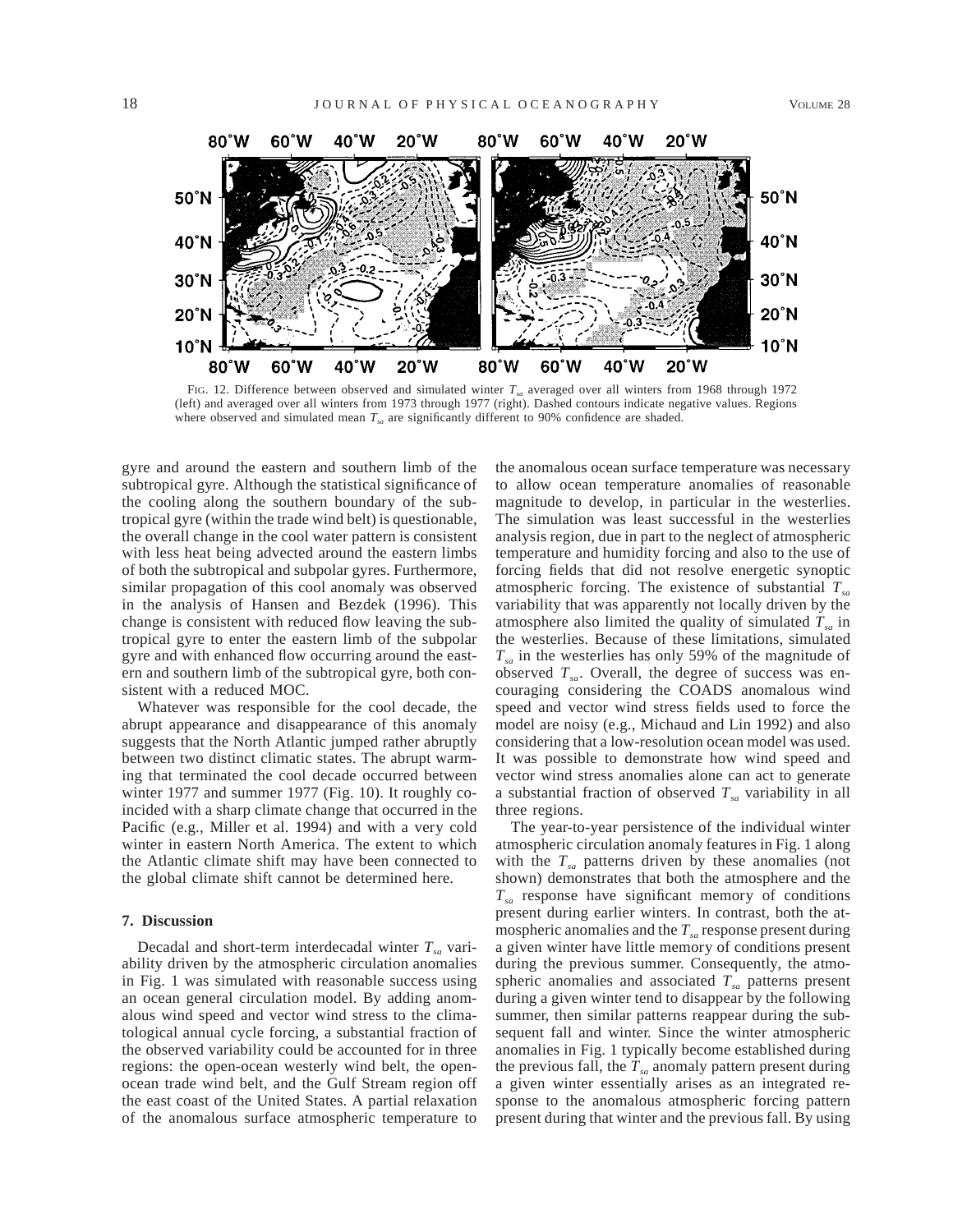a simple model to estimate the integrated forcing responsible for  $T_{sa}$  during each winter, it was possible to quantify the relative influence of advection by the ageostrophic Ekman flow, advection by the oceanic quasigeostrophic flow, entrainment, and the anomalous surface turbulent heat flux arising from anomalous wind speed on  $T<sub>sa</sub>$  in each region.

Decadal and short-term interdecadal variability in winter  $T_{sa}$  patterns driven by the atmosphere arise due to the anomalous air–sea flux patterns associated with the  $p_a$  anomalies in Fig. 1 in conjunction with regional differences in the dominant mixed layer processes that drive  $T_{sa}$ . In the two open ocean regions (the westerly wind and trade wind regions),  $T_{sa}$  is driven primarily by anomalous local air–sea flux forcing. The anomalous surface turbulent heat flux arising from the anomalous wind speed is the most important forcing mechanism in both of these regions. Smaller but significant forcing is provided by entrainment in both regions and Ekman flow in the westerlies. In the Gulf Stream region, however,  $T_{sa}$  was associated with changes in the wind-driven subtropical gyre circulation forced by basin-scale atmospheric circulation anomalies. Changes in horizontal heat advection by the oceanic flow along with anomalous entrainment heat flux associated with adjustments in the vertical density and temperature structure at and beneath the base of the mixed layer were primarily responsible for driving  $T_{sa}$  in this region. As a result, whenever the  $p_a$  features in Fig. 1 were aligned such that the subtropical high and subpolar low were both anomalously weak (e.g., 1968–69), the open ocean regions were anomalously warm due to reduced wind speeds in the westerlies and trades, while the Gulf Stream region was anomalously cool in response to adjustments in the structure and circulation of the subtropical gyre associated with anomalously weak Ekman pumping over the gyre. Opposite phases of this pattern were observed about every six years between 1964 and 1984 as the  $p_a$  anomalies in Fig. 1 propagated southward. During these two decades,  $T_{sa}$  in the Gulf Stream region was out of phase with  $T_{sa}$  in the other two regions. During the remainder of the 1950–92 time interval, a clear relationship did not exist between  $T_{sa}$  in the Gulf Stream and  $T_{sa}$  in the other two regions. Fluctuations in  $T_{sa}$  driven by the atmospheric anomalies in Fig. 1 were dominated by periods of 10–20 yr in the two open ocean regions, but were dominated by longer periods up to several decades in the Gulf Stream region.

Although simulated  $T_{sa}$  variability was not perfect, especially in the westerlies, it was sufficiently accurate to take a first look at decadal and short-term interdecadal  $T_{sa}$  variability not driven by the atmospheric anomalies in Fig. 1. When simulated winter  $T_{sa}$  was subtracted from observed  $T_{sa}$ , a decade-long cold event occurred that was characterized by a comparatively rapid onset and termination. Anomalously cold water not driven by the atmosphere was evident year-round in contrast to the strong annual cycle of atmospheric forcing and the associated  $T<sub>sa</sub>$  response. The cool anomaly onset coincided with the appearance of the great salinity anomaly, so the possibility exists that this cool decade was a response to a reduction in North Atlantic deep-water formation and thus a reduction in the upper-ocean northward heat transport by the MOC. If further study proves this to be the case, then  $T<sub>sa</sub>$  in the westerly wind belt can, after removing the direct response to local anomalous air–sea fluxes, be used as an indicator of the strength of the MOC. This contrasts with the Gulf Stream region off the U.S. East Coast, which can serve as an indicator of interdecadal variability in wind-driven gyre circulation.

To accurately monitor the short-term interdecadal  $T_{sa}$ variability associated with oceanic thermohaline circulation changes, we must improve our capability of simulating the oceanic response to the atmosphere through model improvements and by driving the models with improved forcing fields. However, coupled ocean–atmosphere models will ultimately be required to fully understand the phenomena described in the present analysis. The ocean clearly responds to the the atmospheric circulation anomalies in Fig. 1. The unanswered question is what provides the atmospheric memory from winter to winter that is evident in Fig. 1? Presumably, land–ocean–atmosphere–ice interactions are ultimately responsible since the internal dynamics of the atmosphere alone cannot account for this winter memory. Only one component of this interaction, the ocean response to the atmosphere, was documented here. It is not clear to what extent Atlantic  $T_{sa}$  patterns drive the atmospheric variability. For example, the mechanism of Alexander and Deser that would provide a long memory to winter  $T_{sa}$  patterns was clearly not important in the North Atlantic westerly wind belt. Instead, North Atlantic  $T_{sa}$  generally appears to respond passively to the atmospheric forcing, which is primarily responsible for the winter-to-winter memory of  $T_{sa}$ . One exception is the warm  $T_{sa}$  feature described by Halliwell (1997) that propagated east-northeastward in tandem with the  $p_a$ feature H1 in Fig. 1, suggesting that this may be a coupled phenomenon. Also, zonally symmetric, southward propagating atmospheric pressure modes were observed over a broad range of frequencies in a simulation of the ocean–atmosphere system (Mehta 1992). Although this linearized model analysis did not capture the detailed structure and amplitude of the southward propagating *pa* features in Fig. 1 from 1964 to 1984, the existence of a quasi-decadal southward propagating mode in this simulation suggests that ocean–atmosphere interactions could be responsible for the observed propagation. Analysis of coupled climate models, or of fields generated from ongoing atmospheric reanalysis projects, will be required to understand the origin of the atmospheric circulation anomalies in Fig. 1.

*Acknowledgments.* The support of the NOAA Atlantic Climate Change Program under Grant NA90RAH00075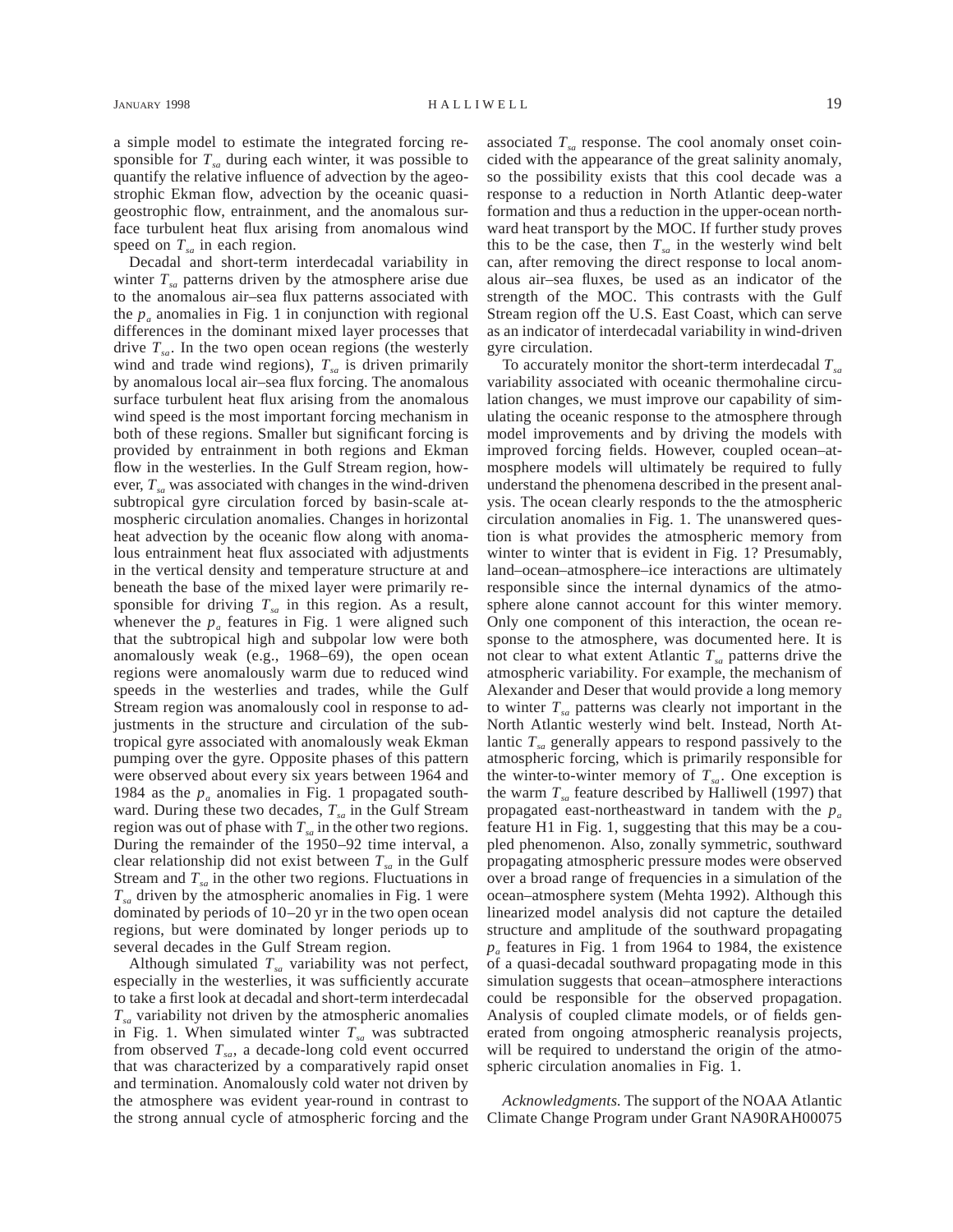and NASA under Grant NAGW-4329. The author thanks C. Rooth and D. Mayer for helpful discussions.

#### APPENDIX A

#### **Notation**

- $A_{Ea}$  Ekman flow advection term of the  $T_{sa}$  balance
- *A*<sub>*oa*</sub> Oceanic quasigeostrophic flow advection term of
- the  $T_{sa}$  balance
- *CL* Bulk latent heat exchange coefficient
- $C<sub>s</sub>$  Bulk sensible heat exchange coefficient
- $c_p$  Specific heat of seawater at constant pressure
- *E* Evaporation rate
- *F<sub>a</sub>* Net local anomalous forcing
- *f* Coriolis parameter
- $H_{ea}$  Entrainment heat flux term of the  $T_{sa}$  balance
- $H_{Ra}$  Surface radiative heat flux term of the  $T_{sa}$  balance
- $H_{T_a}$  Surface turbulent heat flux term of the  $T_{sa}$  balance
- $H_{T_{a1}}$  Forcing component of  $H_{Ta}$
- $H_{T_{a2}}$  Negative feedback damping component of  $H_{T_{a2}}$ *h* Mixed layer thickness
	- *L* Latent heat of evaporation
	- $\lambda$  Inverse decay timescale for  $T_s$  anomalies
	- *P* Precipitation rate
	- *p* Surface atmospheric pressure
	- $\phi$  Latitude
- *QL* Surface latent heat flux
- $Q_R$  Surface radiative heat flux
- $Q<sub>s</sub>$  Surface sensible heat flux
- $Q_T$  Surface turbulent (latent plus sensible) heat flux
- *qA* 10-m atmospheric specific humidity
- *qs* Surface saturation specific humidity (a function of  $T_s$ )
- $\Delta q$  (=q<sub>s</sub> q<sub>A</sub>)
- $\rho$  Bulk mixed layer density
- $\rho_A$  Surface atmospheric density
- *TA* 10-m atmospheric temperature
- $T_{h+}$  Temperature just beneath the mixed layer
- *Ts* Sea surface temperature, assumed to equal bulk mixed layer temperature
- $\Delta T$  (= $T_s T_A$ )
- $\delta_h T$  (=T<sub>s</sub> T<sub>h+</sub>)
- $\tau$  Vector wind stress (momentum flux)
- $v_E$  Mixed layer Ekman flow velocity
- **v**<sub>*O*</sub> Mixed layer oceanic quasigeostrophic flow velocity
- $\mathbf{v}$   $(=\mathbf{v}_E + \mathbf{v}_O)$
- *W* Wind speed
- *we* Entrainment velocity at the mixed layer base.

### APPENDIX B

### **Relating Winter**  $T_{sa}$  to the Forcing

The simple model (5) is used to explain the observation than winter  $T_{sa}$  is not related to  $T_{sa}$  present during the previous summer, and also to estimate the integrated forcing responsible for winter  $T_{sa}$ . The decay timescale  $\lambda^{-1}$  will be assumed constant since good results have been obtained with this assumption in earlier studies (e.g., Frankignoul and Reynolds 1983; Halliwell and Mayer 1996). The solution to (5) can then be written as

$$
T_{sa}(t) = e^{-\lambda t} T_{sa}(0) + e^{-\lambda t} \int F_a e^{\lambda t} dt.
$$
 (B1)

It is assumed that the onset of winter conditions starts at the beginning of fall, and also that temperature  $T_{sa}$ present at the beginning of fall equals the summer temperature  $T_{\text{sym}}^{(\text{sum})}$ . Given forcing time series of seasonal resolution and defining  $t = 0$  to be the beginning of fall, the temperature present at the end of fall is estimated from (B1) to be

$$
T_{sa}(3) = e^{-3\lambda} T_{sa}^{(\text{sum})} + (1 - e^{-3\lambda}) \frac{F_a^{(\text{fal})}}{\lambda}, \quad (B2)
$$

where *t* is given in units of months and  $F_a^{\text{(fal)}}$  is the fall anomalous forcing. For  $3 \le t \le 6$  mo,  $T_{sa}(t)$  is given by

$$
T_{sa}(t) = e^{-\lambda t} T_{sa}^{(\text{sum})} + (e^{3\lambda} - 1)e^{-\lambda t} \frac{F_a^{(\text{fail})}}{\lambda}
$$

$$
+ (1 - e^{-\lambda(t-3)}) \frac{F_a^{(\text{win})}}{\lambda}.
$$
 (B3)

Averaging (B3) over  $3 \le t \le 6$  and assuming that  $\lambda^{-1}$  $= 2.5$  mo,  $T_{sa}^{(win)}$  can be estimated as

$$
T^{(\text{win})} = 0.17T^{(\text{sum})} + \frac{1}{\lambda} (0.41F_a^{(\text{fal})} + 0.42F_a^{(\text{win})}).
$$
 (B4)

The  $T_{sa}$  present during the previous summer has little effect on  $T_{sa}$  during the following winter and will be neglected. Furthermore,  $T_{sa}$  present during a given winter results primarily from integrated forcing roughly equal to  $0.83/\lambda$  times the average forcing present during that winter and the previous fall, which is the justification for the approximation (6).

#### **REFERENCES**

- Alexander, M. A., and C. Deser, 1995: A mechanism for the recurrence of wintertime midlatitude SST anomalies. *J. Phys. Oceanogr.,* **25,** 122–137.
- Battisti, D. S., U. S. Bhatt, and M. A. Alexander, 1995: A modeling study of the interannual variability in the wintertime North Atlantic Ocean. *J. Climate,* **8,** 3067–3083.
- Bjerknes, J., 1964: Atlantic air–sea interaction. *Advances in Geophysics,* Vol. 10, Academic Press, 1–82.
- Bleck, R., H. P. Hanson, D. Hu, and E. P. Kraus, 1989: Mixed layer– thermocline interaction in a three-dimensional isopycnic-coordinate model. *J. Phys. Oceanogr.,* **19,** 1417–1439.
- , C. Rooth, D. Hu, and L. T. Smith, 1992: Salinity-driven thermocline transients in a wind- and thermohaline-forced isopycnic coordinate model of the North Atlantic. *J. Phys. Oceanogr.,* **22,** 1486–1505.
- Cai, W., R. J. Greatbatch, and S. Zhang, 1995: Interdecadal variability in an ocean model driven by a small, zonal redistribution of the surface buoyancy flux. *J. Phys. Oceanogr.,* **25,** 1998–2010.
- Cayan, D. A., 1992: Latent and sensible heat flux anomalies over the